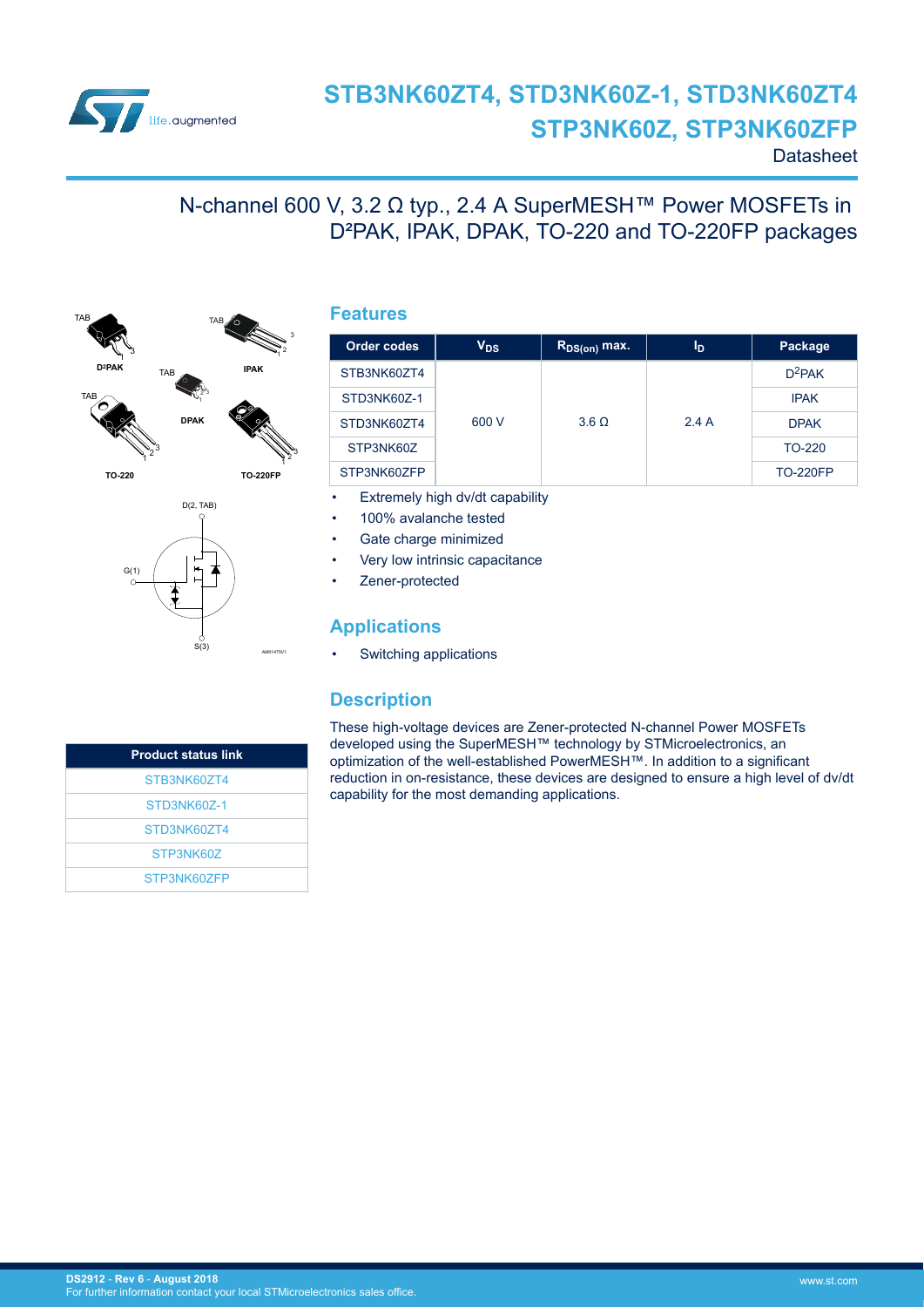<span id="page-1-0"></span>

## **1 Electrical ratings**

|                        |                                                                                                              | Value             |                 |              |              |
|------------------------|--------------------------------------------------------------------------------------------------------------|-------------------|-----------------|--------------|--------------|
| <b>Symbol</b>          | <b>Parameter</b>                                                                                             | $D^2$ PAK, TO-220 | <b>TO-220FP</b> | DPAK, IPAK   | <b>Unit</b>  |
| $V_{DS}$               | Drain-source voltage                                                                                         |                   | 600             |              | $\vee$       |
| $V_{GS}$               | Gate-source voltage                                                                                          |                   | ±30             |              | $\vee$       |
| $I_{\text{D}}$         | Drain current (continuous) at $T_C = 25 °C$                                                                  | 2.4               | 2.4(1)          | 2.4          | $\mathsf{A}$ |
| I <sub>D</sub>         | Drain current (continuous) at $T_c$ = 100 °C                                                                 | 1.51              | $1.51^{(1)}$    | 1.51         | A            |
| $IDM$ (2)              | Drain current (pulsed)                                                                                       | 9.6               | 9.6(1)          | 9.6          | A            |
| <b>P</b> TOT           | Total dissipation at $T_C = 25 °C$                                                                           | 45                | 20              | 45           | W            |
| <b>ESD</b>             | Gate-source human body model<br>$(R = 1.5 k\Omega, C = 100 pF)$                                              | 2.1               |                 |              | <b>kV</b>    |
| V <sub>ISO</sub>       | Insulation withstand voltage (RMS)<br>from all three leads to external heat-sink<br>$(t = 1 s, T_C = 25 °C)$ |                   | 2.5             |              | <b>kV</b>    |
| $dv/dt$ <sup>(3)</sup> | Peak diode recovery voltage slope                                                                            | 4.5               |                 |              | V/ns         |
| $T_i$                  | Operating junction temperature range                                                                         |                   |                 | $^{\circ}$ C |              |
| $T_{\text{stg}}$       | Storage temperature range                                                                                    |                   | $-55$ to $150$  |              |              |

#### **Table 1. Absolute maximum ratings**

*1. Limited by maximum junction temperature.*

*2. Pulse width limited by safe operating area.*

*3. ISD ≤ 2.4 A, di/dt ≤ 200 A/μs, VDSpeak ≤ V(BR)DSS, VDD = 80% V(BR)DSS.*

#### **Table 2. Thermal data**

|                              | <b>Parameter</b>                        | <b>Value</b> |               |                 |             |             |               |
|------------------------------|-----------------------------------------|--------------|---------------|-----------------|-------------|-------------|---------------|
| <b>Symbol</b>                |                                         | $D^2$ PAK    | <b>TO-220</b> | <b>TO-220FP</b> | <b>DPAK</b> | <b>IPAK</b> | <b>Unit</b>   |
| $R_{\text{thi-case}}$        | Thermal resistance junction-case        | 2.78         |               | 6.25            | 2.78        |             | °C/W          |
| $R_{\text{thi-amb}}$         | Thermal resistance junction-<br>ambient |              | 62.5          |                 |             | 100         | $\degree$ C/W |
| $R_{thj-pcb}$ <sup>(1)</sup> | Thermal resistance junction-pcb         | 35           |               |                 | 50          |             | °C/W          |

*1. When mounted on an 1-inch² FR-4, 2oz Cu board.*

#### **Table 3. Avalanche characteristics**

| Symbol          | <b>Parameter</b>                                                                                     | <b>Value</b> | <b>Unit</b> |
|-----------------|------------------------------------------------------------------------------------------------------|--------------|-------------|
| <sup>I</sup> AR | Avalanche current, repetitive or not-<br>repetitive<br>(pulse width limited by $T_i$ Max)            | 2.4          |             |
| $E_{AS}$        | Single pulse avalanche energy<br>(starting T <sub>i</sub> = 25 °C, $I_D = I_{AR}$ , $V_{DD} = 50$ V) | 150          | mJ          |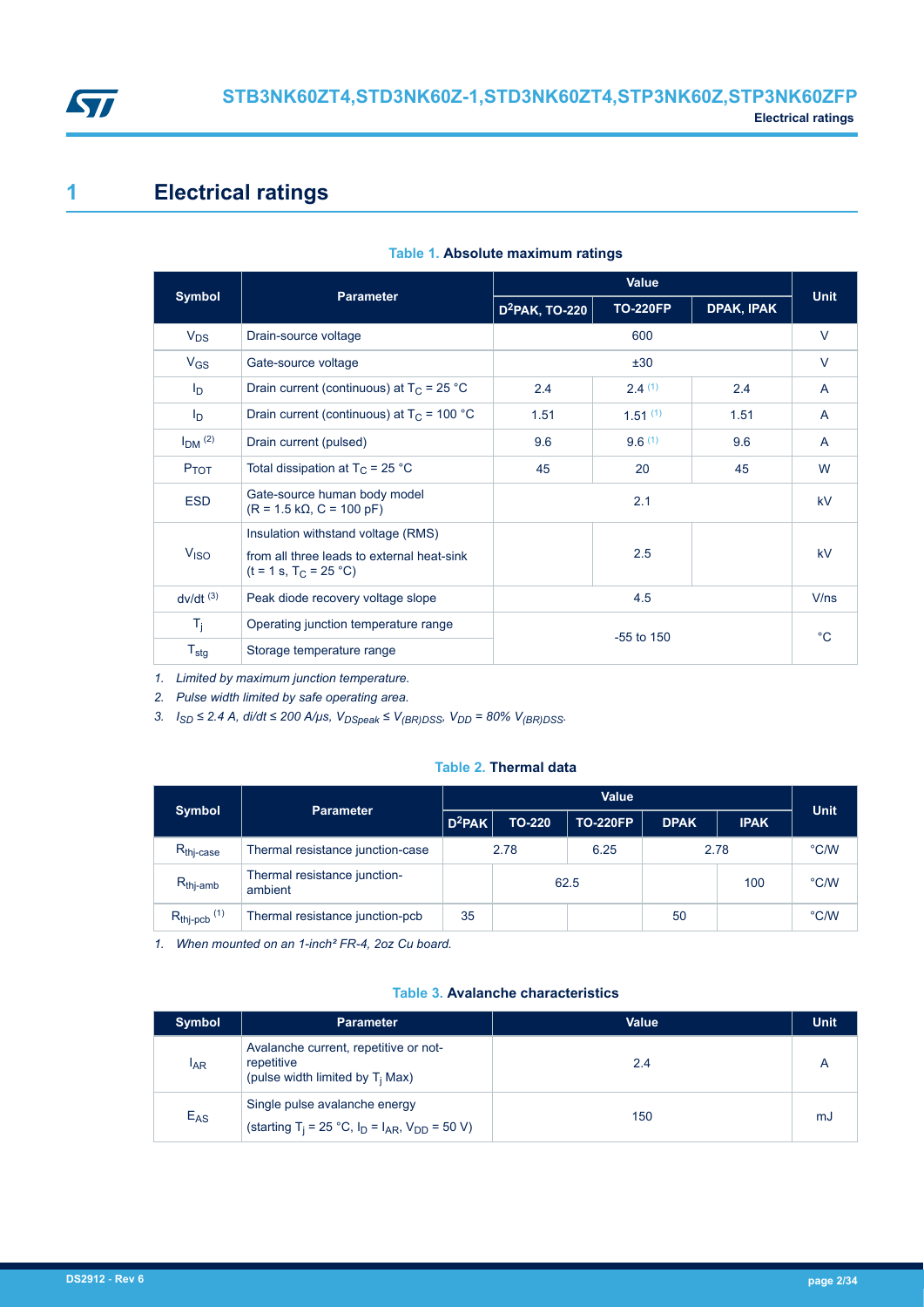<span id="page-2-0"></span>

## **2 Electrical characteristics**

 $(T_{\text{CASE}} = 25 \text{ °C}$  unless otherwise specified)

| <b>Symbol</b>           | <b>Parameter</b>                     | <b>Test conditions</b>                                                   | Min. | Typ. | Max. | <b>Unit</b> |
|-------------------------|--------------------------------------|--------------------------------------------------------------------------|------|------|------|-------------|
| $V_{(BR)DSS}$           | Drain-source breakdown<br>voltage    | $I_D = 1$ mA, $V_{GS} = 0$ V                                             | 600  |      |      | $\vee$      |
|                         | Zero gate voltage drain              | $V_{GS}$ = 0 V, $V_{DS}$ = 600 V                                         |      |      | 1    | μA          |
| <b>I</b> <sub>DSS</sub> | current                              | $V_{GS}$ = 0 V, $V_{DS}$ = 600 V, T <sub>C</sub> = 125 °C <sup>(1)</sup> |      |      | 50   | μA          |
| lgss                    | Gate body leakage<br>current         | $V_{DS} = 0$ V, $V_{GS} = \pm 20$ V                                      |      |      | ±10  | μA          |
| $V_{GS(th)}$            | Gate threshold voltage               | $V_{DS} = V_{GS}$ , $I_D = 50 \mu A$                                     | 3    | 3.75 | 4.5  | $\vee$      |
| $R_{DS(on)}$            | Static drain-source on<br>resistance | $V_{GS}$ = 10 V, $I_D$ = 1.2 A                                           |      | 3.2  | 3.6  | $\Omega$    |

#### **Table 4. On/off states**

*1. Defined by design, not subject to production test.*

#### **Table 5. Dynamic**

| <b>Symbol</b>           | <b>Parameter</b>                 | <b>Test conditions</b>                                                | Min.                     | Typ. | Max.                     | <b>Unit</b> |
|-------------------------|----------------------------------|-----------------------------------------------------------------------|--------------------------|------|--------------------------|-------------|
| $C_{iss}$               | Input capacitance                |                                                                       |                          | 311  |                          |             |
| $C_{\text{OSS}}$        | Output capacitance               | $V_{DS}$ = 25 V, f = 1 MHz, $V_{GS}$ = 0 V                            |                          | 43   |                          | pF          |
| C <sub>rss</sub>        | Reverse transfer<br>capacitance  |                                                                       |                          | 8    |                          |             |
| $C_{\rm 0SS}$ eq. $(1)$ | Equivalent output<br>capacitance | $V_{DS}$ = 0 to 480 V, $V_{GS}$ = 0 V                                 | $\overline{\phantom{0}}$ | 26   | $\overline{\phantom{0}}$ | pF          |
| Q <sub>g</sub>          | Total gate charge                | $V_{DD}$ = 480 V, I <sub>D</sub> = 2.4 A, V <sub>GS</sub> = 0 to 10 V |                          | 11.8 | $\overline{\phantom{0}}$ |             |
| $Q_{gs}$                | Gate-source charge               | (see Figure 16. Test circuit for gate charge                          | -                        | 2.6  |                          | nC          |
| $Q_{gd}$                | Gate-drain charge                | behavior)                                                             |                          | 6.4  |                          |             |

*1. Coss eq. is defined as a constant equivalent capacitance giving the same charging time as Coss when VDS increases from 0 to 80% VDSS.*

#### **Table 6. Switching times**

| <b>Symbol</b> | <b>Parameter</b>    | <b>Test conditions</b>                                                                      | Min. | Typ. | Max. | <b>Unit</b> |  |  |
|---------------|---------------------|---------------------------------------------------------------------------------------------|------|------|------|-------------|--|--|
| $t_{d(on)}$   | Turn-on delay time  | $V_{DD}$ = 300 V, $I_D$ = 1.5 A,                                                            |      | 9    |      |             |  |  |
| t,            | Rise time           | $R_G = 4.7 \Omega$ , $V_{GS} = 10 V$                                                        |      |      |      | 14          |  |  |
| $t_{d(Off)}$  | Turn-off delay time | (see Figure 15. Test circuit for resistive load<br>switching times and Figure 20. Switching |      | 19   |      | ns          |  |  |
|               | Fall time           | time waveform)                                                                              |      | 14   |      |             |  |  |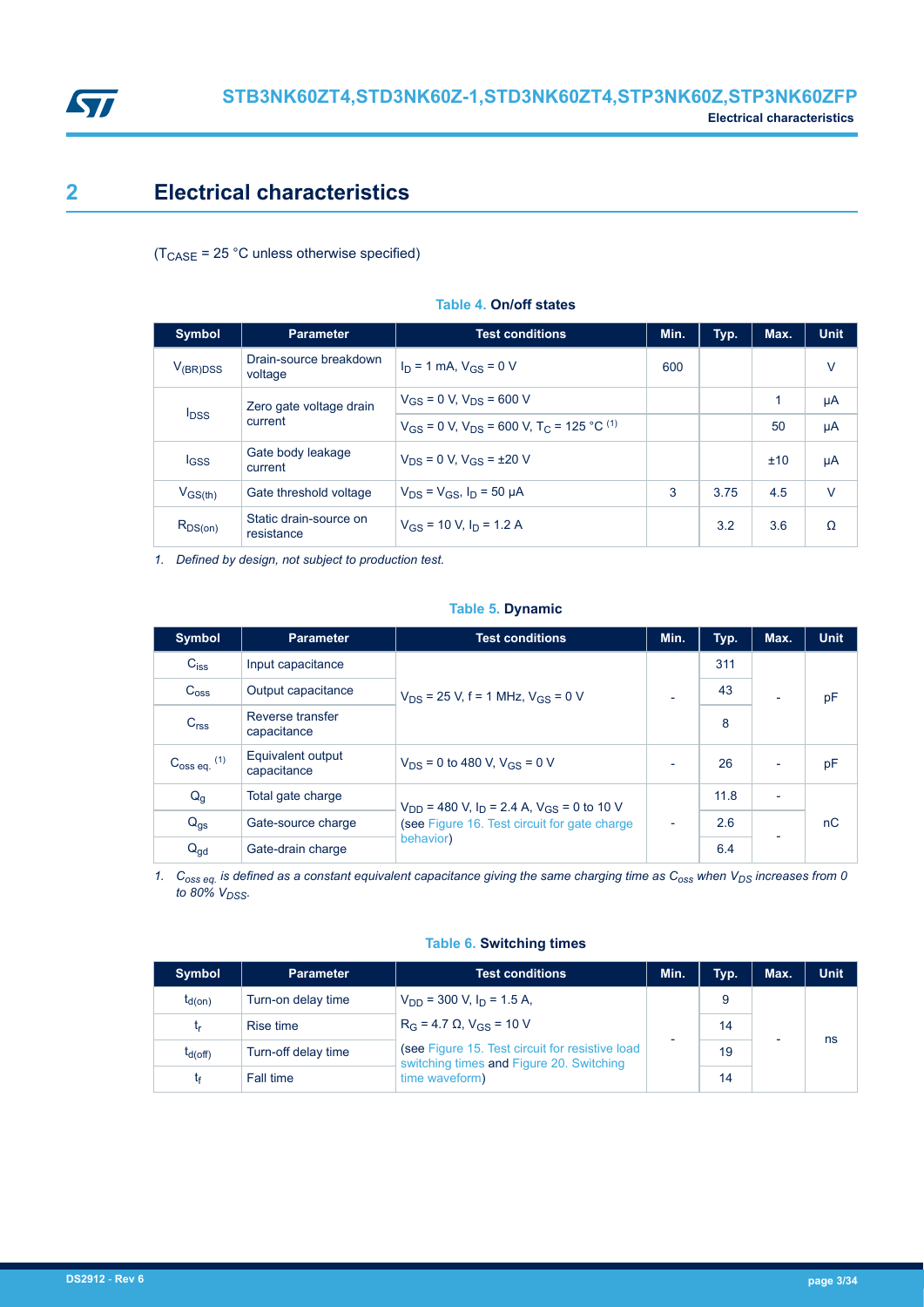#### **Table 7. Source drain diode**

| Symbol          | <b>Parameter</b>                 | <b>Test conditions</b>                                                                                   | Min. | Typ. | Max. | <b>Unit</b> |
|-----------------|----------------------------------|----------------------------------------------------------------------------------------------------------|------|------|------|-------------|
| I <sub>SD</sub> | Source-drain current             |                                                                                                          |      |      | 2.4  |             |
| $I_{SDM}$ $(1)$ | Source-drain current<br>(pulsed) |                                                                                                          |      |      | 9.6  | A           |
| $V_{SD}$ (2)    | Forward on voltage               | $I_{SD}$ = 2.4 A, $V_{GS}$ = 0 V                                                                         |      |      | 1.6  | $\vee$      |
| $t_{rr}$        | Reverse recovery time            | $I_{SD}$ = 2.4 A, di/dt = 100 A/µs                                                                       |      | 306  |      | ns          |
| $Q_{rr}$        | Reverse recovery charge          | $V_{DD}$ = 48 V, T <sub>i</sub> = 150°C (see Figure 17. Test<br>circuit for inductive load switching and |      | 948  |      | nC          |
| <b>IRRM</b>     | Reverse recovery current         | diode recovery times)                                                                                    |      | 6.2  |      | A           |

*1. Pulse width limited by safe operating area.*

*2. Pulsed: pulse duration = 300 μs, duty cycle 1.5%.*

#### **Table 8. Gate-source Zener diode**

| <b>Symbol</b>         | <b>Parameter</b>                 | <b>Test conditions</b>           | Min. | Typ. | Max. | <b>Unit</b> |
|-----------------------|----------------------------------|----------------------------------|------|------|------|-------------|
| V <sub>(BR)</sub> GSO | Gate-source breakdown<br>voltage | $I_{GS} = \pm 1$ mA, $I_D = 0$ A | ±30  | ۰    | ۰    |             |

The built-in back-to-back Zener diodes are specifically designed to enhance the ESD performance of the device. The Zener voltage facilitates efficient and cost-effective device integrity protection, thus eliminating the need for additional external componentry.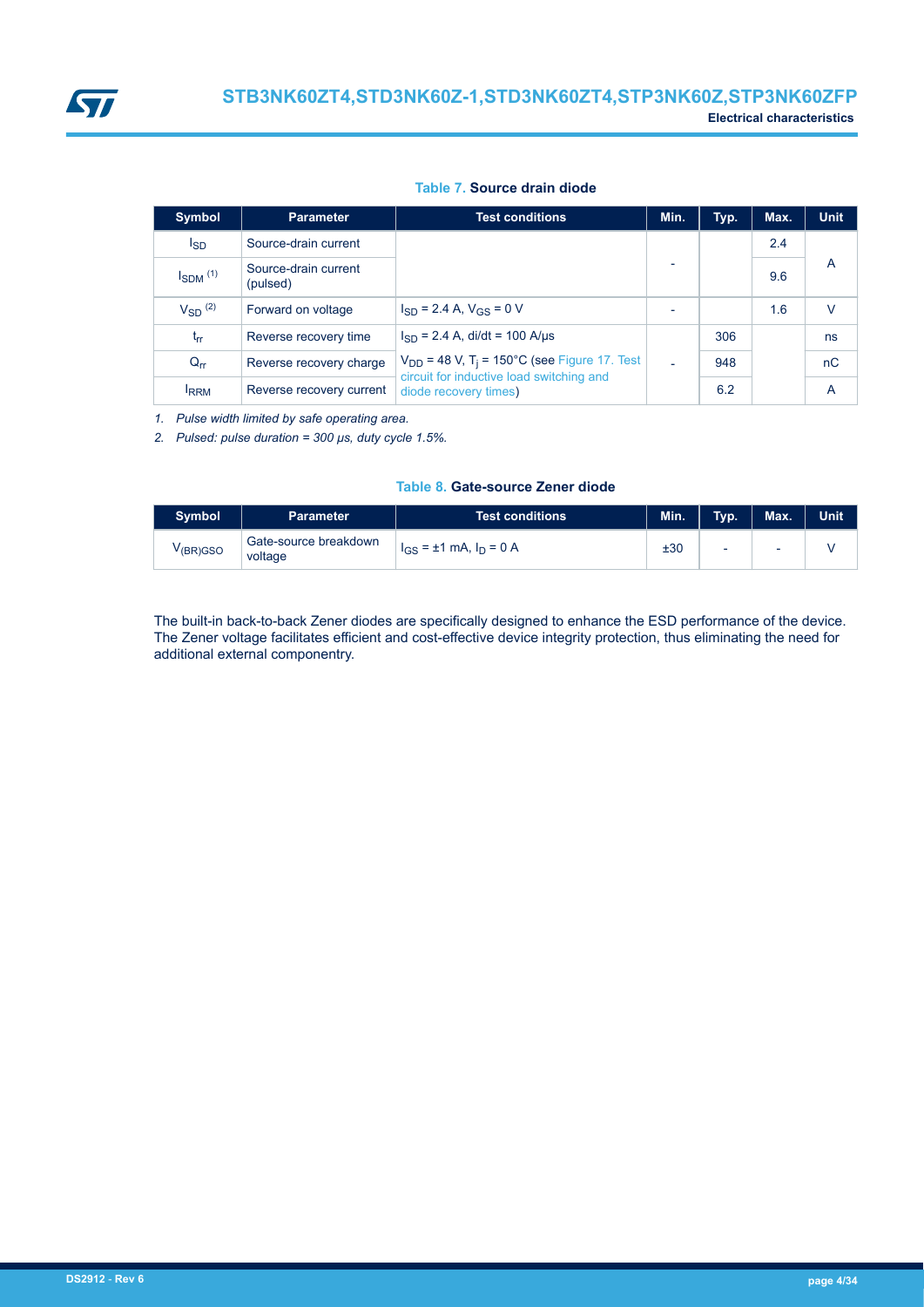<span id="page-4-0"></span>

### **2.1 Electrical characteristics curves**









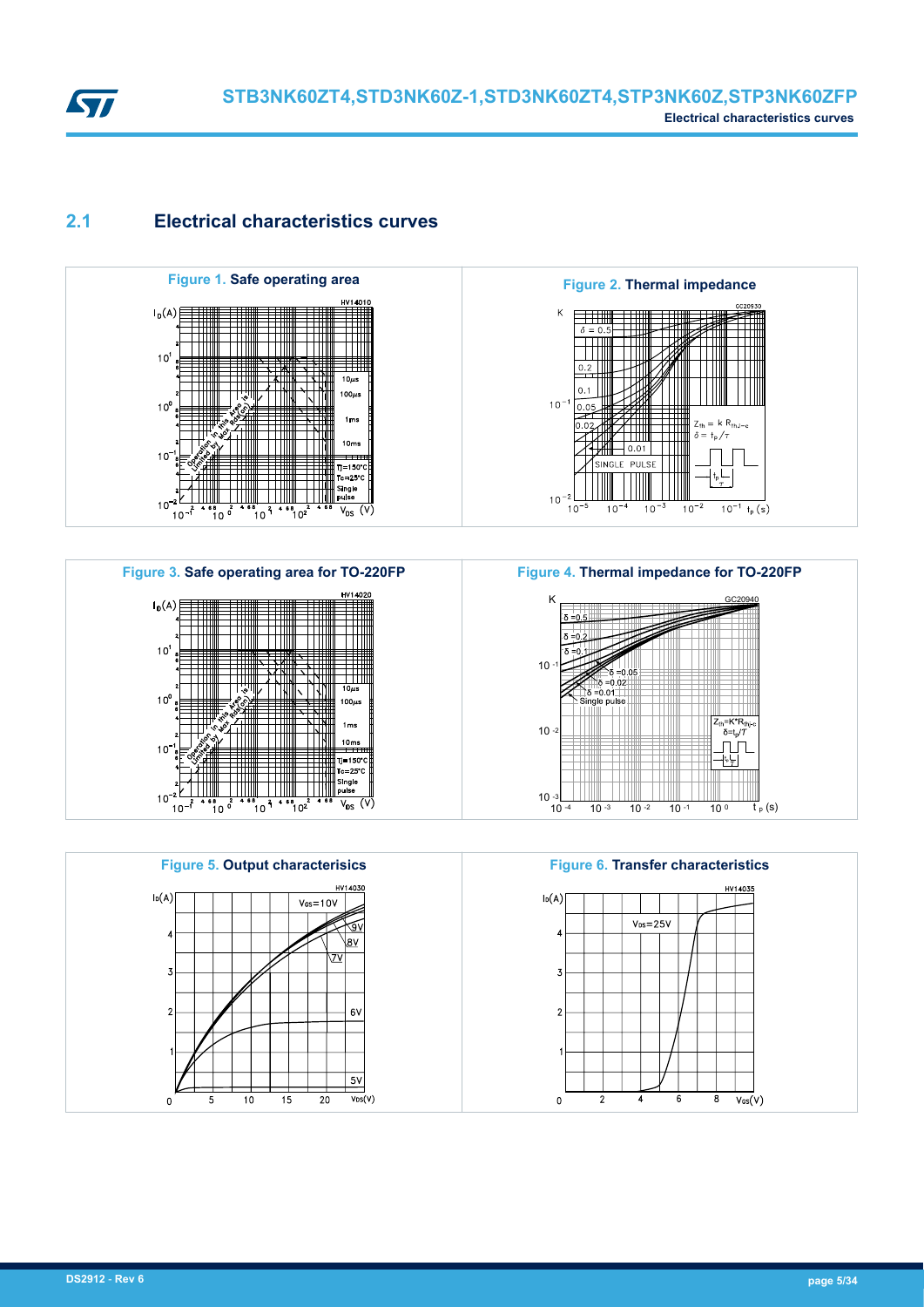



HV14070  $C(pF)$  $f = 1$ MHz





**Figure 9. Capacitance variations Figure 10. Normalized gate threshold voltage vs temperature**





3

4

 $\overline{5 \text{ Isp(A)}}$ 

 $\overline{2}$ 

`٥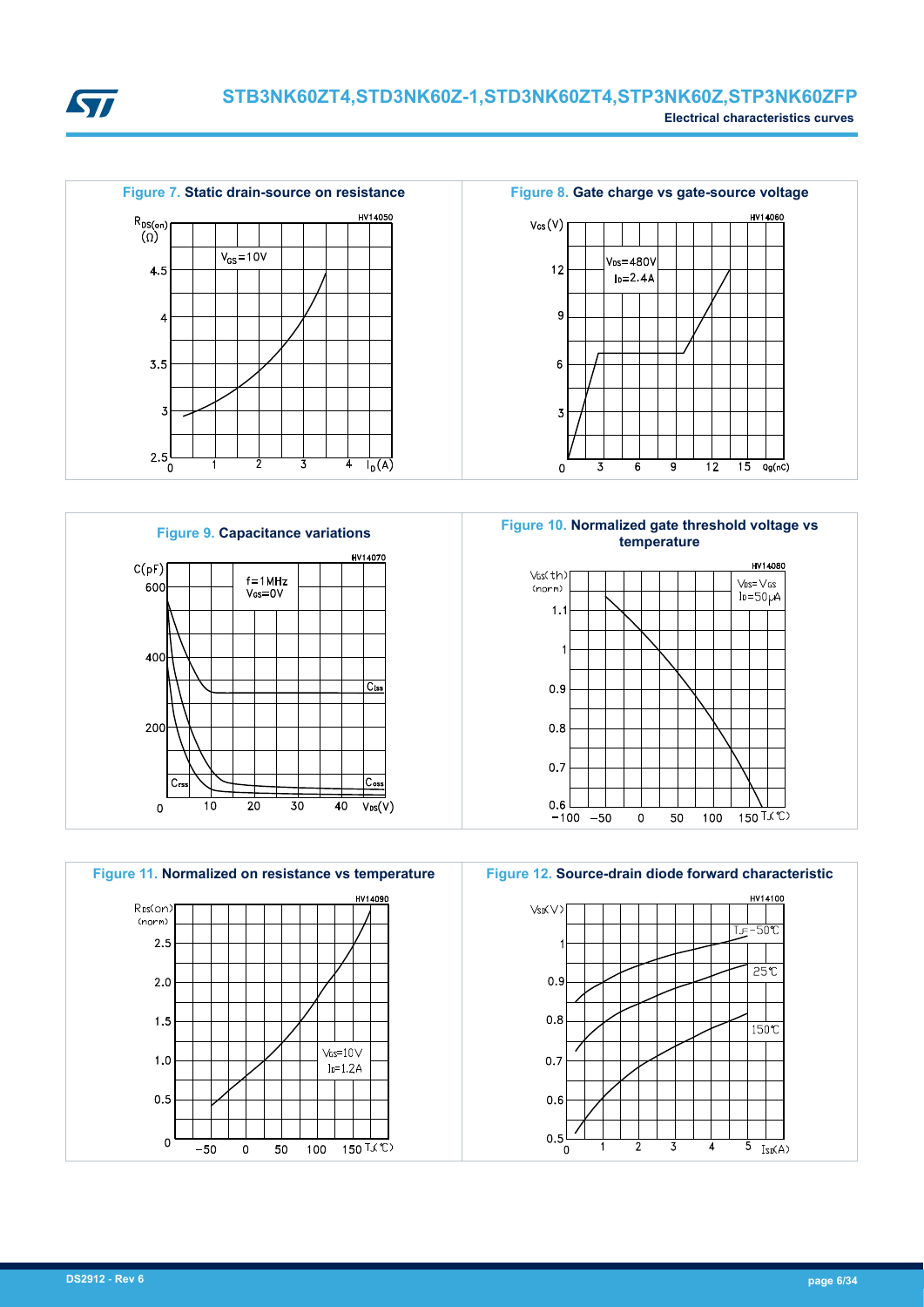

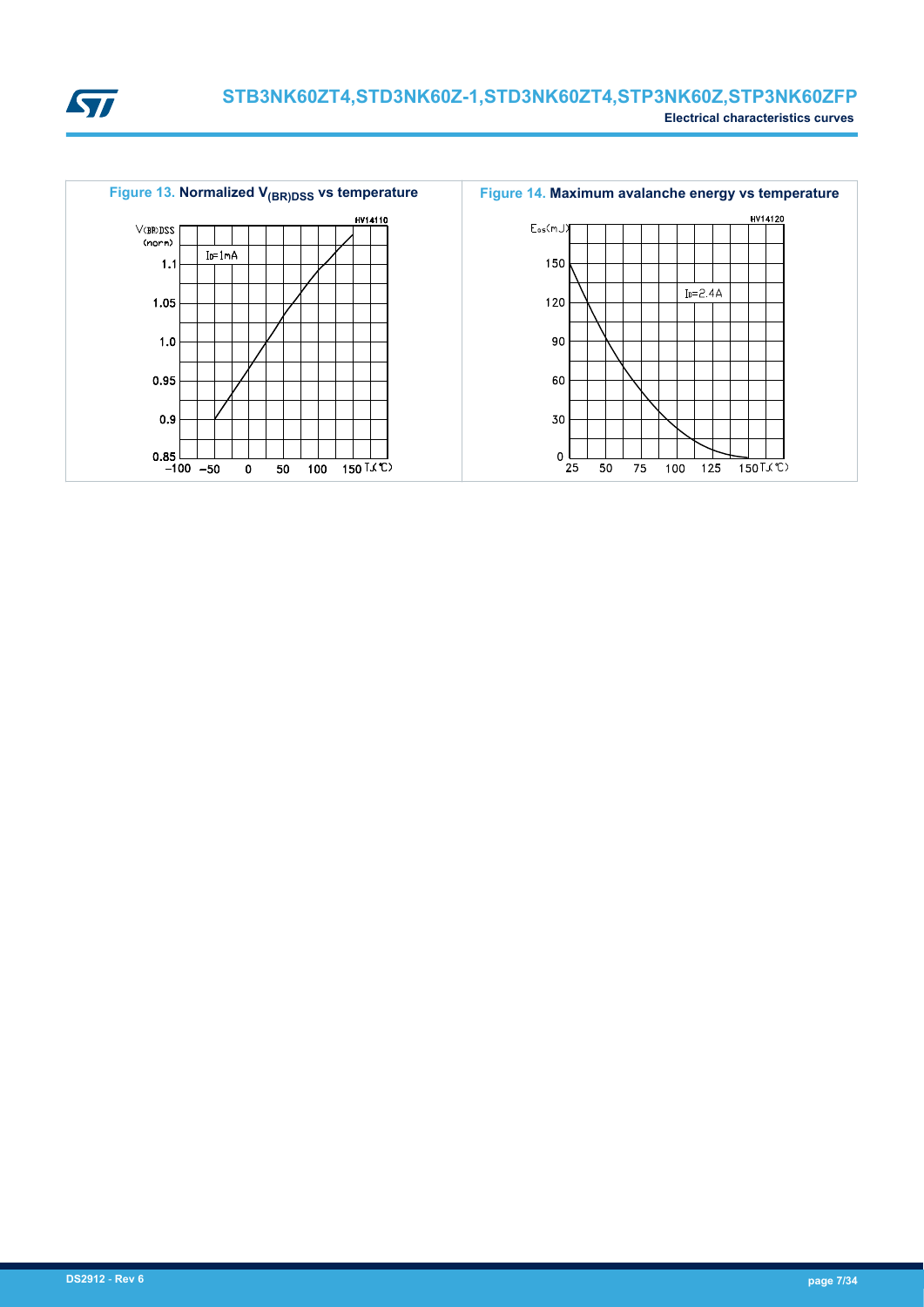<span id="page-7-0"></span>

## **3 Test circuits**











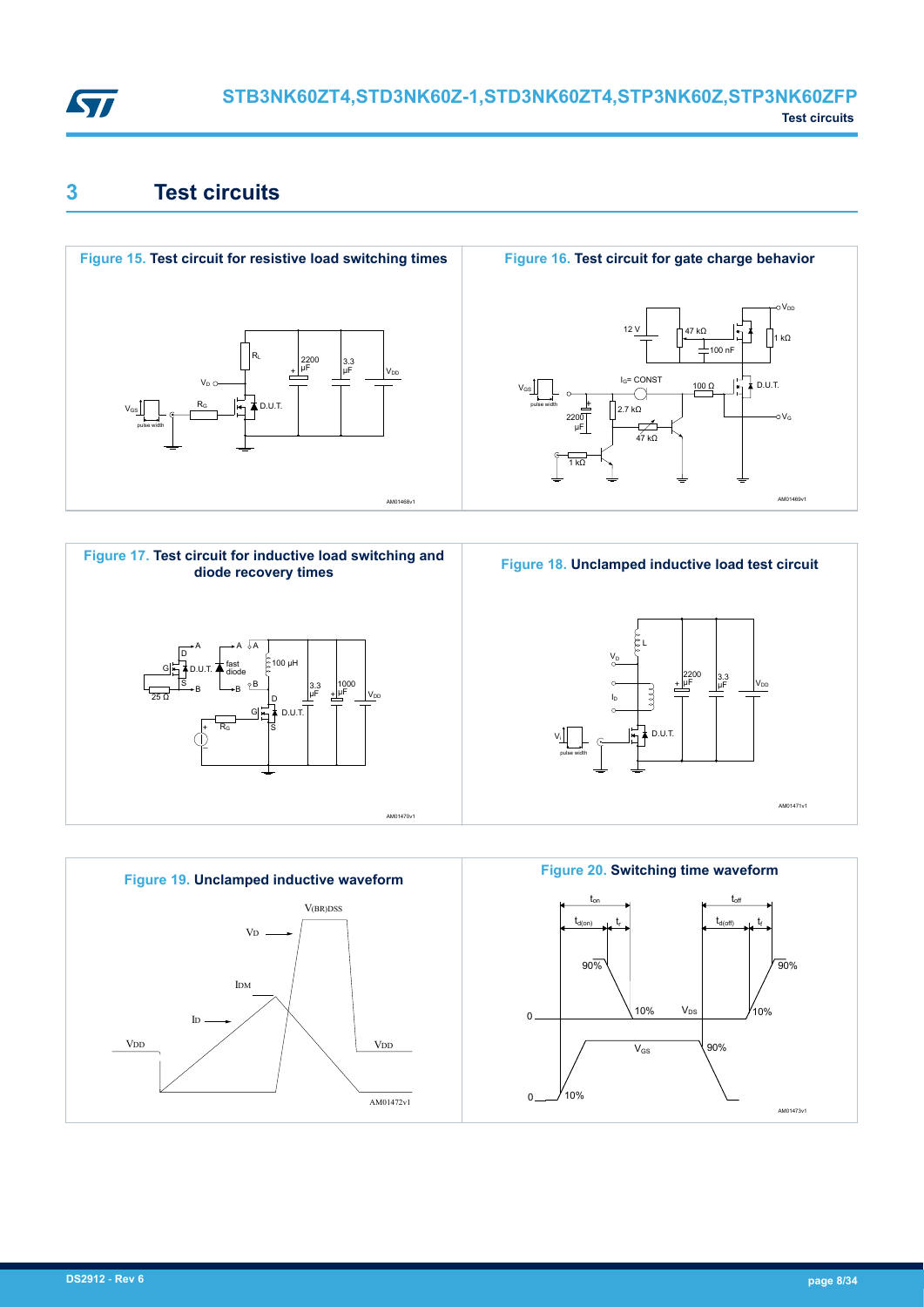<span id="page-8-0"></span>

## **4 Package information**

In order to meet environmental requirements, ST offers these devices in different grades of ECOPACK® packages, depending on their level of environmental compliance. ECOPACK® specifications, grade definitions and product status are available at: [www.st.com.](http://www.st.com) ECOPACK® is an ST trademark.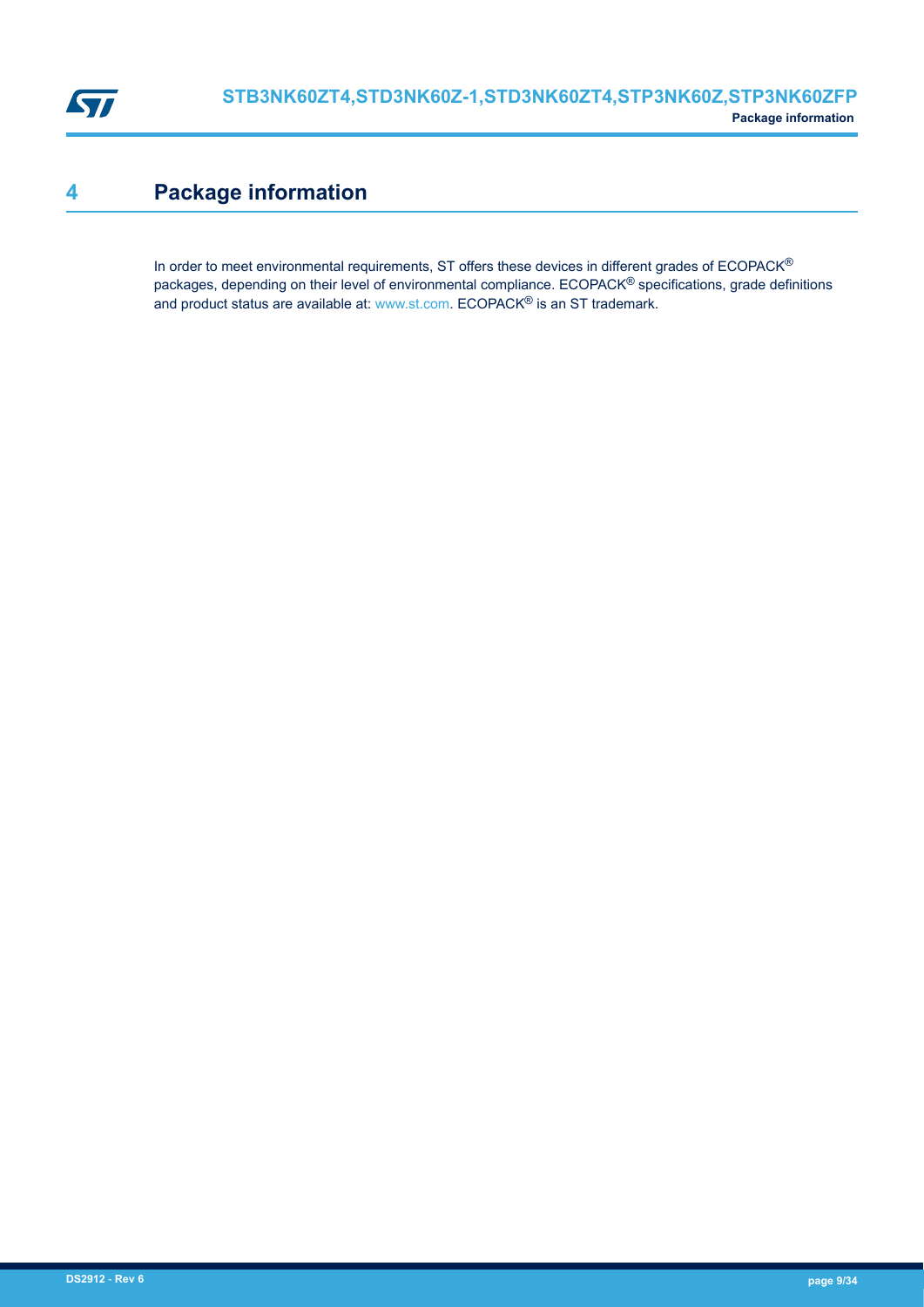

## **4.1 D²PAK (TO-263) type A package information**

#### **Figure 21. D²PAK (TO-263) type A package outline**

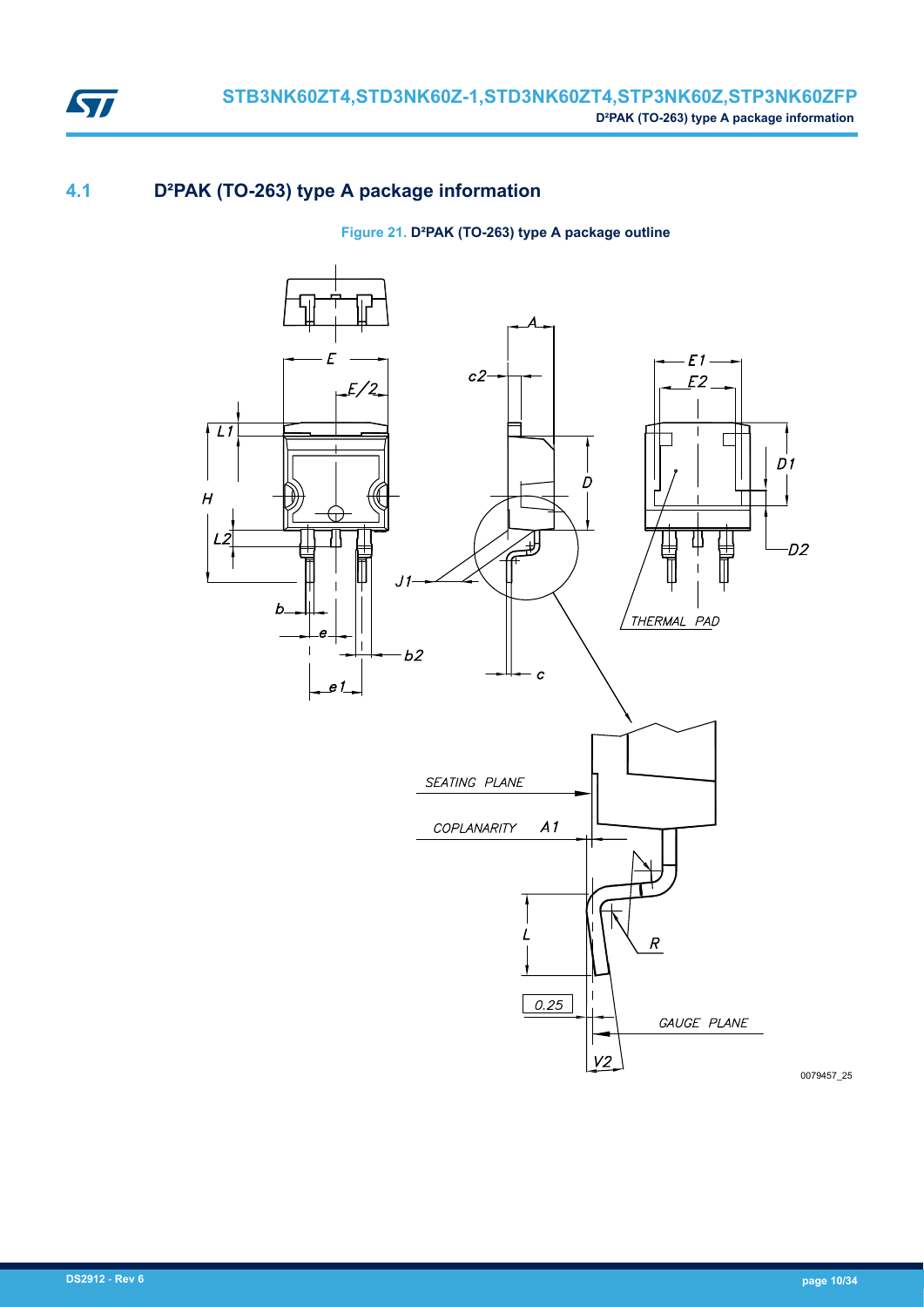

| Dim.                              | $\mathop{\text{mm}}\nolimits$ |      |             |  |  |  |
|-----------------------------------|-------------------------------|------|-------------|--|--|--|
|                                   | Min.                          | Typ. | Max.        |  |  |  |
| $\boldsymbol{\mathsf{A}}$         | 4.40                          |      | 4.60        |  |  |  |
| A1                                | 0.03                          |      | 0.23        |  |  |  |
| $\mathsf b$                       | 0.70                          |      | 0.93        |  |  |  |
| b2                                | 1.14                          |      | 1.70        |  |  |  |
| $\mathbf{C}$                      | 0.45                          |      | 0.60        |  |  |  |
| c2                                | 1.23                          |      | 1.36        |  |  |  |
| $\mathsf D$                       | 8.95                          |      | 9.35        |  |  |  |
| D <sub>1</sub>                    | 7.50                          | 7.75 | 8.00        |  |  |  |
| D <sub>2</sub>                    | 1.10                          | 1.30 | 1.50        |  |  |  |
| E                                 | 10.00                         |      | 10.40       |  |  |  |
| E <sub>1</sub>                    | 8.30                          | 8.50 | 8.70        |  |  |  |
| E2                                | 6.85                          | 7.05 | 7.25        |  |  |  |
| $\mathsf{e}% _{t}\left( t\right)$ |                               | 2.54 |             |  |  |  |
| e <sub>1</sub>                    | 4.88                          |      | 5.28        |  |  |  |
| $\mathsf H$                       | 15.00                         |      | 15.85       |  |  |  |
| J1                                | 2.49                          |      | 2.69        |  |  |  |
| L                                 | 2.29                          |      | 2.79        |  |  |  |
| L1                                | 1.27                          |      | 1.40        |  |  |  |
| L2                                | 1.30                          |      | 1.75        |  |  |  |
| ${\sf R}$                         |                               | 0.40 |             |  |  |  |
| V <sub>2</sub>                    | $0^{\circ}$                   |      | $8^{\circ}$ |  |  |  |

#### **Table 9. D²PAK (TO-263) type A package mechanical data**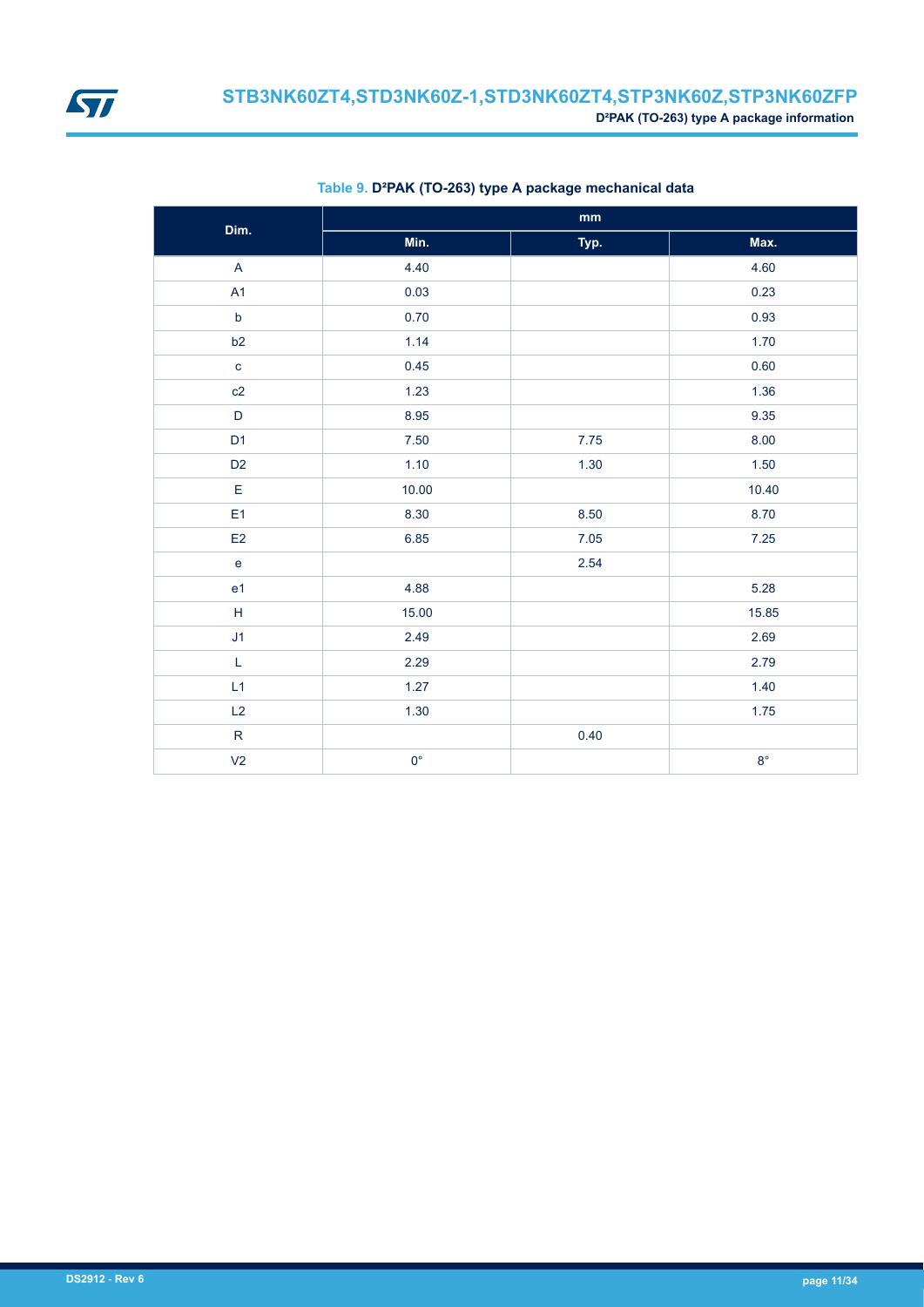





Footprint

<span id="page-11-0"></span>ST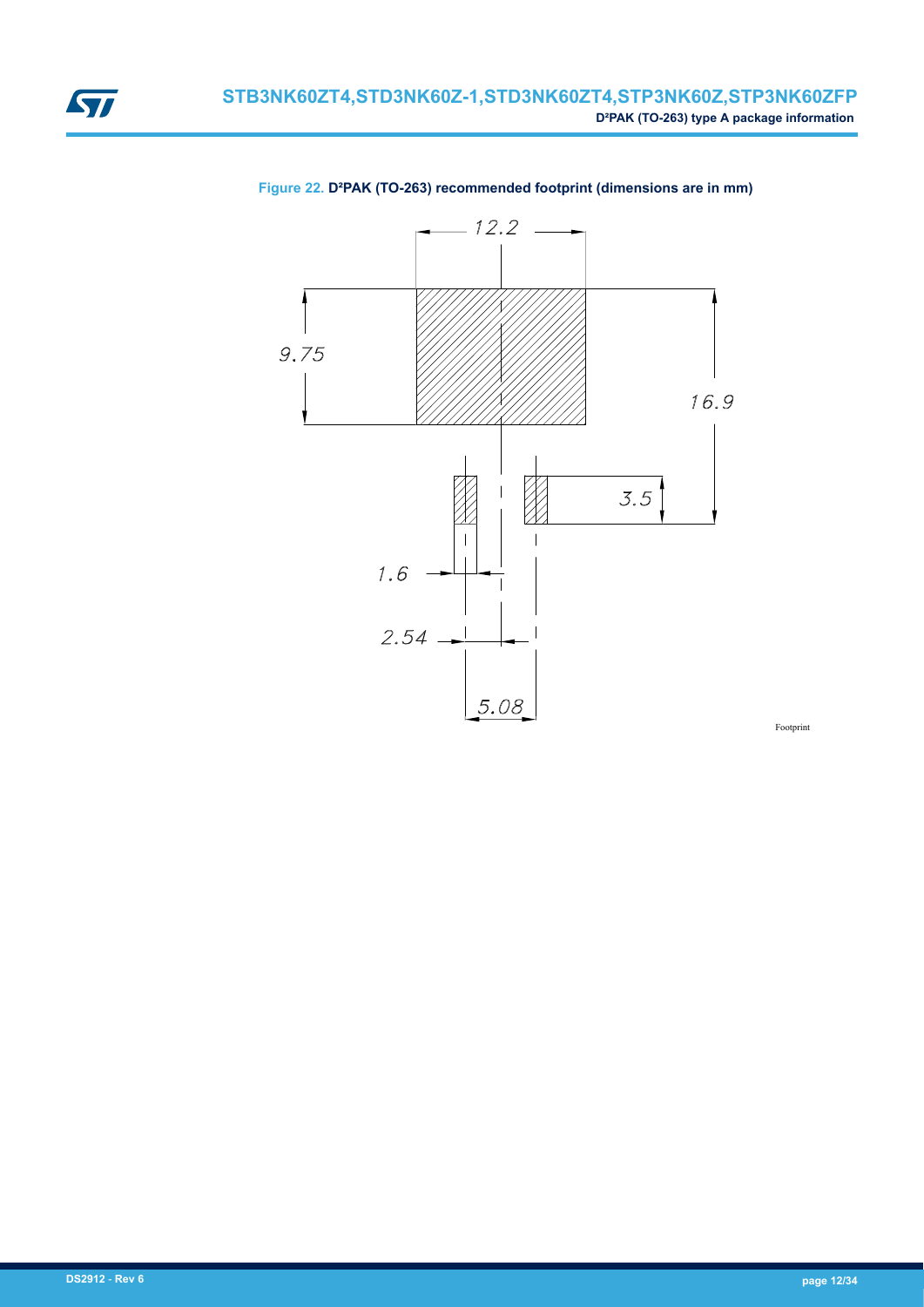

## **4.2 D²PAK packing information**





AM08852v1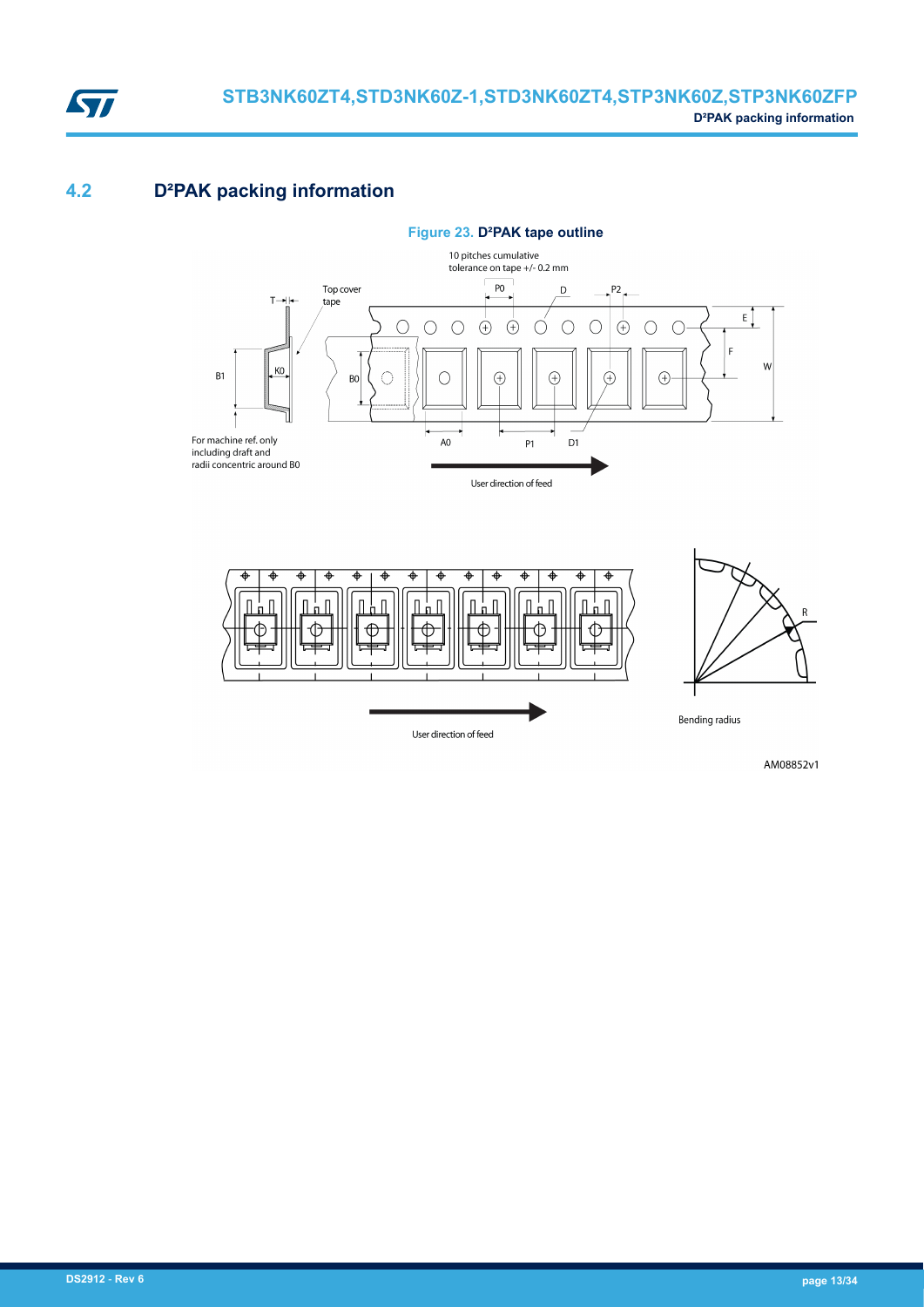#### **Figure 24. D²PAK reel outline**



AM06038v1

#### **Table 10. D²PAK tape and reel mechanical data**

| <b>Tape</b>    |      |      | Reel                 |      |      |  |
|----------------|------|------|----------------------|------|------|--|
| Dim.           |      | mm   | Dim.                 | mm   |      |  |
|                | Min. | Max. |                      | Min. | Max. |  |
| A <sub>0</sub> | 10.5 | 10.7 | A                    |      | 330  |  |
| <b>B0</b>      | 15.7 | 15.9 | $\sf B$              | 1.5  |      |  |
| D              | 1.5  | 1.6  | $\mathsf C$          | 12.8 | 13.2 |  |
| D <sub>1</sub> | 1.59 | 1.61 | $\mathsf{D}%$        | 20.2 |      |  |
| E              | 1.65 | 1.85 | ${\mathsf G}$        | 24.4 | 26.4 |  |
| F              | 11.4 | 11.6 | ${\sf N}$            | 100  |      |  |
| K <sub>0</sub> | 4.8  | 5.0  | T                    |      | 30.4 |  |
| P <sub>0</sub> | 3.9  | 4.1  |                      |      |      |  |
| P <sub>1</sub> | 11.9 | 12.1 | <b>Base quantity</b> |      | 1000 |  |
| P <sub>2</sub> | 1.9  | 2.1  | <b>Bulk quantity</b> |      | 1000 |  |
| ${\sf R}$      | 50   |      |                      |      |      |  |
| T              | 0.25 | 0.35 |                      |      |      |  |
| W              | 23.7 | 24.3 |                      |      |      |  |

<span id="page-13-0"></span>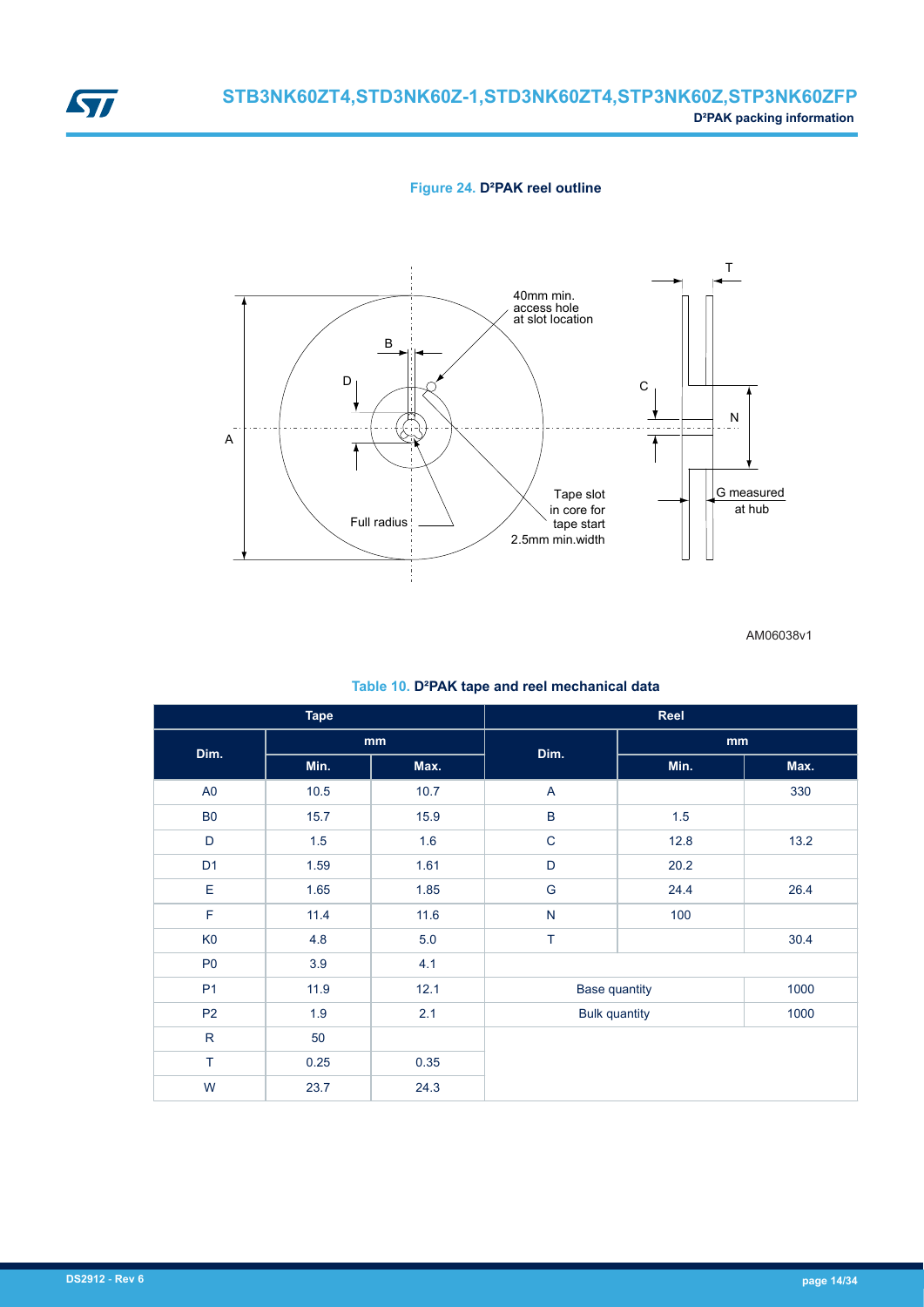

## **4.3 IPAK (TO-251) type A package information**

**Figure 25. IPAK (TO-251) type A package outline**







0068771\_IK\_typeA\_rev14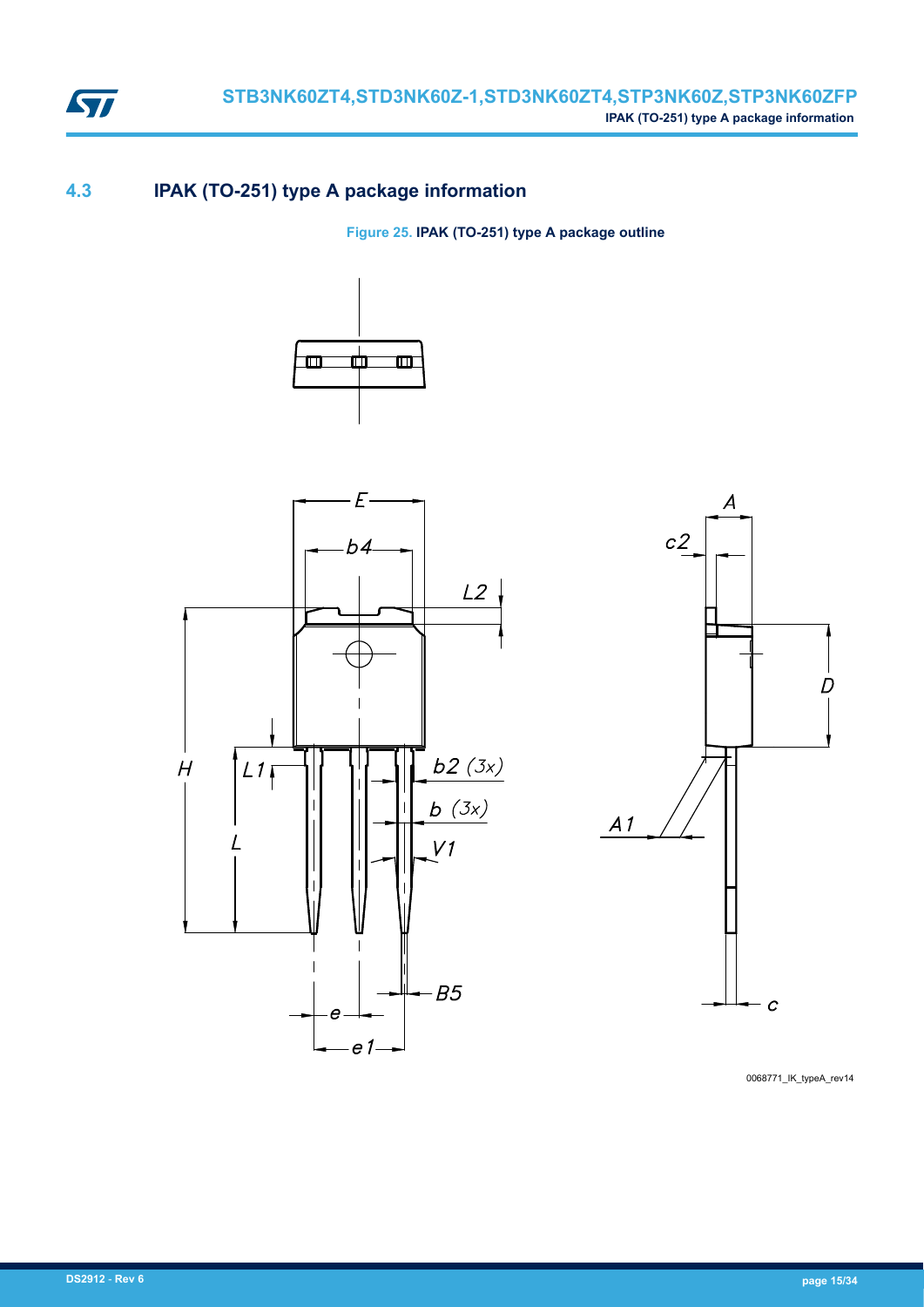<span id="page-15-0"></span>

| Dim.           |          | $\mathbf{mm}$ |        |
|----------------|----------|---------------|--------|
|                | Min.     | Typ.          | Max.   |
| $\overline{A}$ | 2.20     |               | 2.40   |
| A1             | 0.90     |               | 1.10   |
| $\mathsf b$    | 0.64     |               | 0.90   |
| b2             |          |               | 0.95   |
| b4             | 5.20     |               | 5.40   |
| <b>B5</b>      |          | 0.30          |        |
| $\mathbf c$    | 0.45     |               | 0.60   |
| c2             | 0.48     |               | 0.60   |
| D              | 6.00     |               | 6.20   |
| E              | 6.40     |               | 6.60   |
| $\mathbf e$    |          | 2.28          |        |
| e <sub>1</sub> | 4.40     |               | 4.60   |
| $\overline{H}$ |          | 16.10         |        |
| $\mathsf L$    | 9.00     |               | 9.40   |
| L1             | $0.80\,$ |               | 1.20   |
| L2             |          | 0.80          | $1.00$ |
| V <sub>1</sub> |          | $10^{\circ}$  |        |

#### **Table 11. IPAK (TO-251) type A package mechanical data**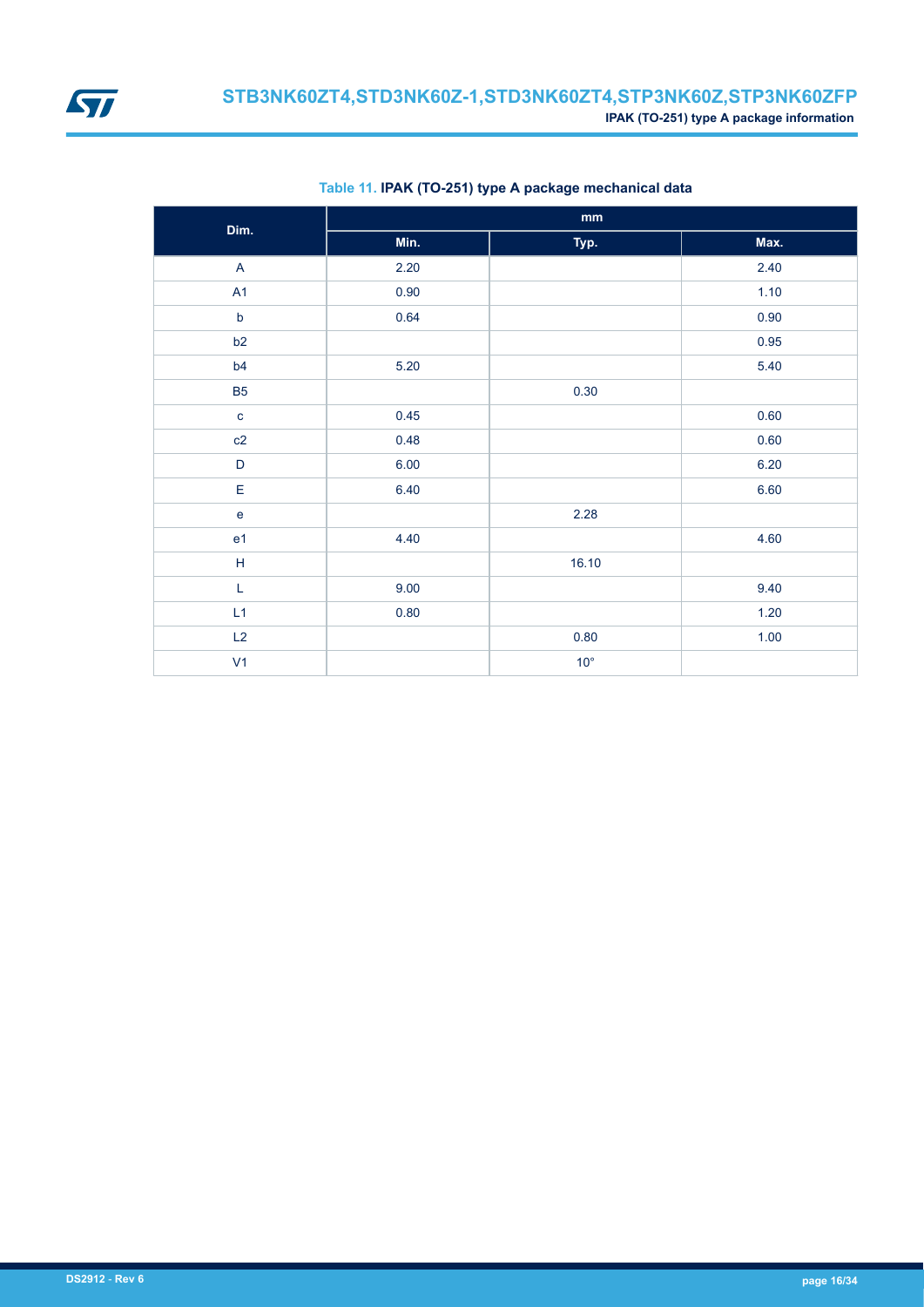

### **4.4 IPAK (TO-251) type C package information**

**Figure 26. IPAK (TO-251) type C package outline**



0068771\_IK\_typeC\_rev14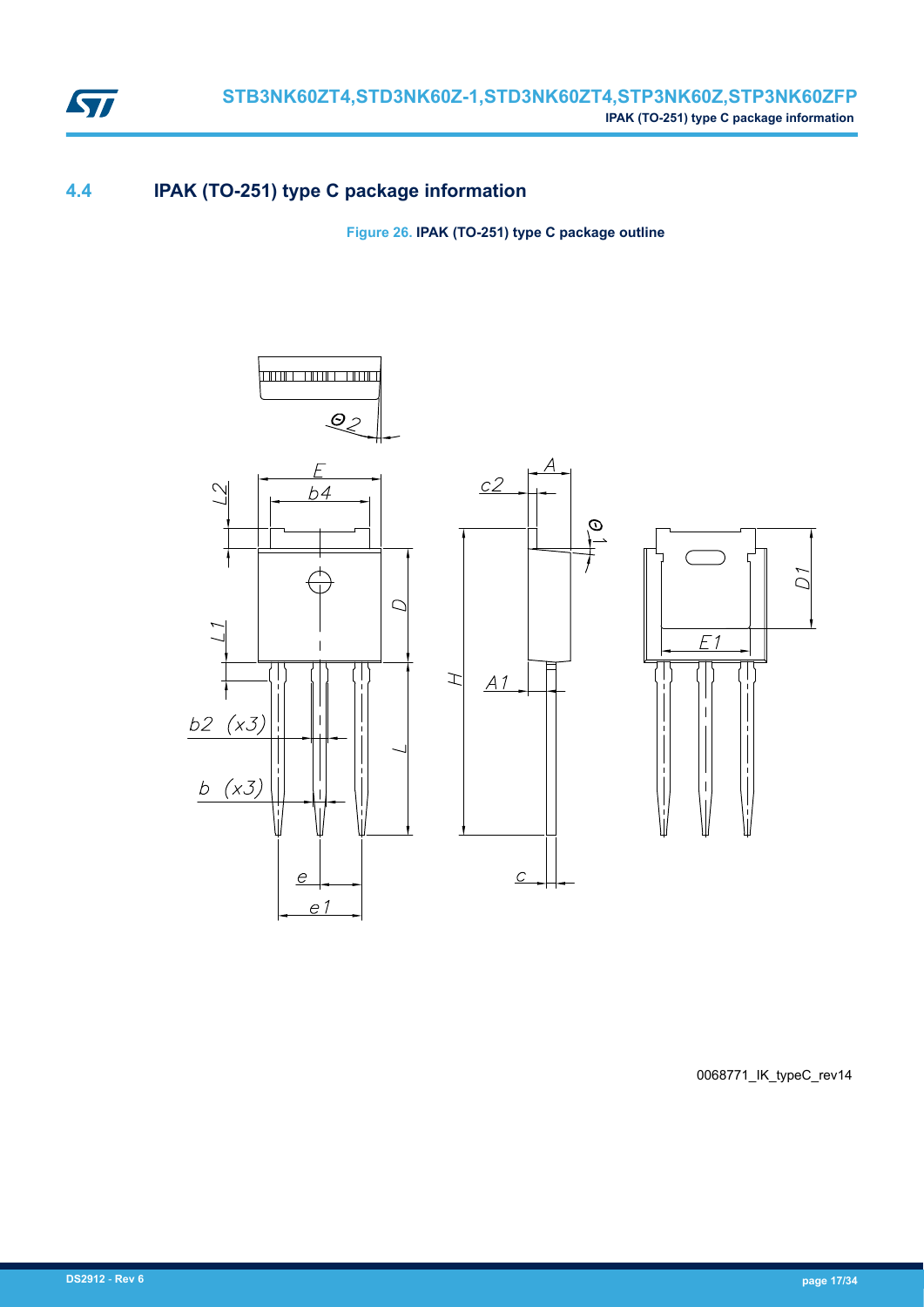<span id="page-17-0"></span>

| Dim.                      |             | $\mathop{\text{mm}}\nolimits$ |             |
|---------------------------|-------------|-------------------------------|-------------|
|                           | Min.        | Typ.                          | Max.        |
| $\boldsymbol{\mathsf{A}}$ | 2.20        | 2.30                          | 2.35        |
| A1                        | 0.90        | 1.00                          | 1.10        |
| $\mathsf b$               | 0.66        |                               | 0.79        |
| b2                        |             |                               | 0.90        |
| b4                        | 5.23        | 5.33                          | 5.43        |
| $\mathbf c$               | 0.46        |                               | 0.59        |
| c2                        | 0.46        |                               | 0.59        |
| D                         | 6.00        | 6.10                          | 6.20        |
| D <sub>1</sub>            | 5.20        | 5.37                          | 5.55        |
| E                         | 6.50        | 6.60                          | 6.70        |
| E <sub>1</sub>            | 4.60        | 4.78                          | 4.95        |
| $\mathbf e$               | 2.20        | 2.25                          | 2.30        |
| e <sub>1</sub>            | 4.40        | 4.50                          | 4.60        |
| $\overline{H}$            | 16.18       | 16.48                         | 16.78       |
| $\mathsf L$               | 9.00        | 9.30                          | 9.60        |
| L1                        | 0.80        | 1.00                          | 1.20        |
| L2                        | 0.90        | 1.08                          | 1.25        |
| $\theta$ 1                | $3^\circ$   | $5^{\circ}$                   | $7^\circ$   |
| $\theta$ 2                | $1^{\circ}$ | $3^\circ$                     | $5^{\circ}$ |

#### **Table 12. IPAK (TO-251) type C package mechanical data**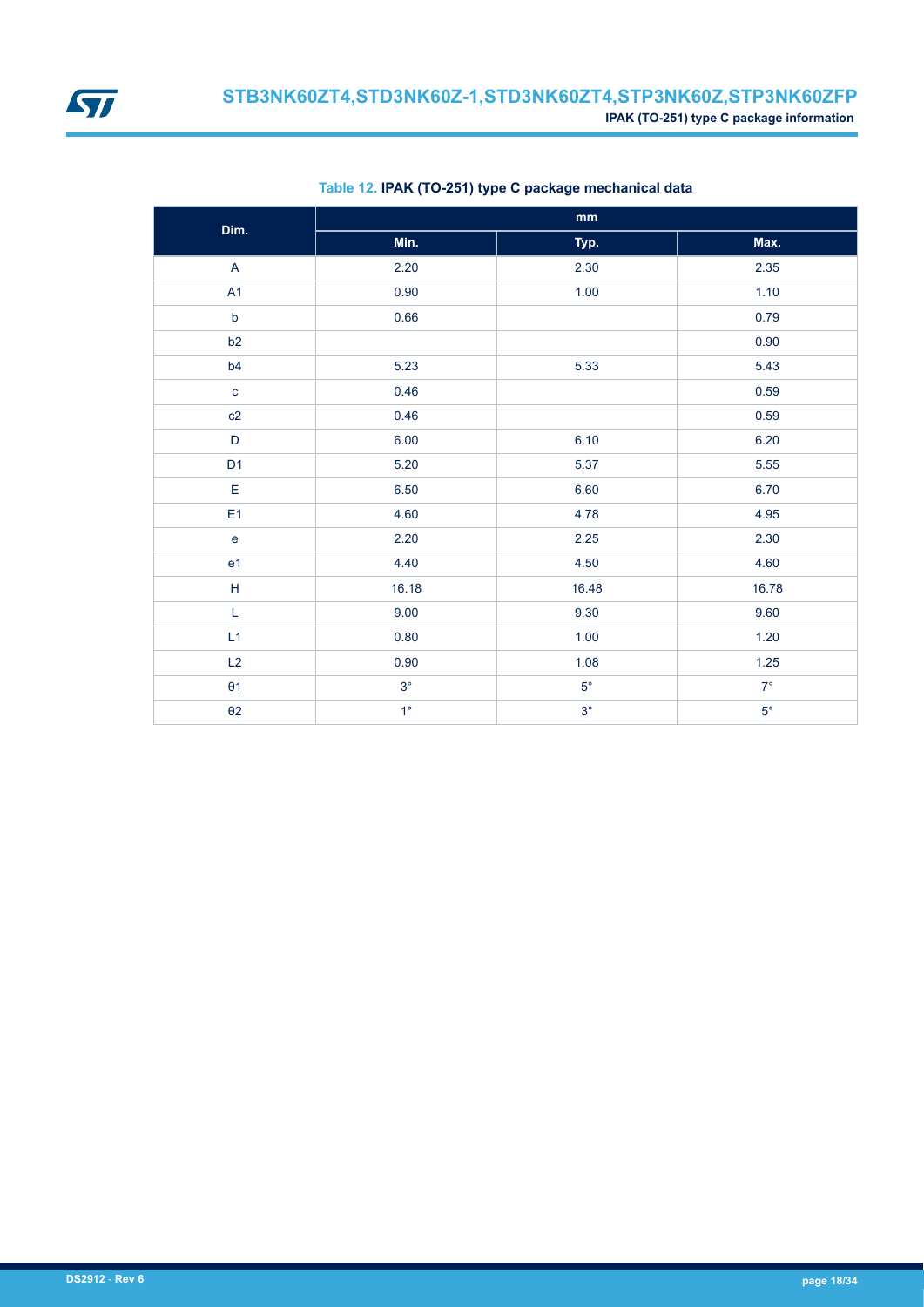

### **4.5 DPAK (TO-252) type A package information**

**Figure 27. DPAK (TO-252) type A package outline**



0068772\_A\_25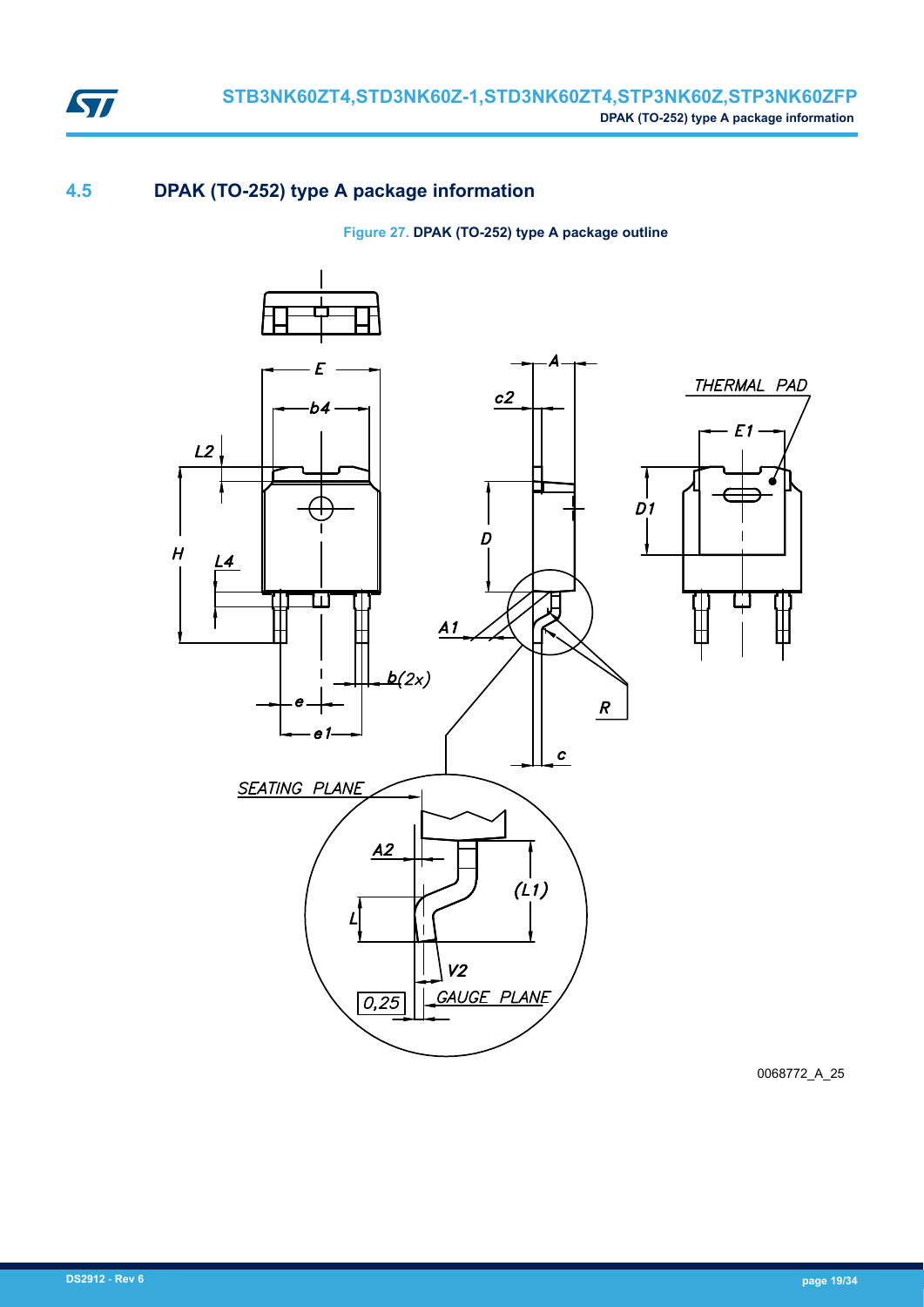<span id="page-19-0"></span>

| Dim.                                                                                                        |             | $\mathop{\text{mm}}\nolimits$ |             |
|-------------------------------------------------------------------------------------------------------------|-------------|-------------------------------|-------------|
|                                                                                                             | Min.        | Typ.                          | Max.        |
| A                                                                                                           | 2.20        |                               | 2.40        |
| A1                                                                                                          | 0.90        |                               | 1.10        |
| A2                                                                                                          | 0.03        |                               | 0.23        |
| $\mathsf b$                                                                                                 | 0.64        |                               | 0.90        |
| b4                                                                                                          | 5.20        |                               | 5.40        |
| $\mathbf c$                                                                                                 | 0.45        |                               | 0.60        |
| c2                                                                                                          | 0.48        |                               | 0.60        |
| $\mathsf{D}$                                                                                                | 6.00        |                               | 6.20        |
| D <sub>1</sub>                                                                                              | 4.95        | 5.10                          | 5.25        |
| E                                                                                                           | 6.40        |                               | 6.60        |
| E1                                                                                                          | 4.60        | 4.70                          | 4.80        |
| $\mathbf e$                                                                                                 | 2.159       | 2.286                         | 2.413       |
| e <sub>1</sub>                                                                                              | 4.445       | 4.572                         | 4.699       |
| $\mathsf H$                                                                                                 | 9.35        |                               | 10.10       |
| $\mathsf{L}% _{0}\left( \mathsf{L}_{0}\right) ^{\ast }=\mathsf{L}_{0}\left( \mathsf{L}_{0}\right) ^{\ast }$ | 1.00        |                               | $1.50$      |
| (L1)                                                                                                        | 2.60        | 2.80                          | $3.00\,$    |
| L2                                                                                                          | 0.65        | 0.80                          | 0.95        |
| L4                                                                                                          | 0.60        |                               | 1.00        |
| ${\sf R}$                                                                                                   |             | $0.20\,$                      |             |
| V <sub>2</sub>                                                                                              | $0^{\circ}$ |                               | $8^{\circ}$ |

#### **Table 13. DPAK (TO-252) type A mechanical data**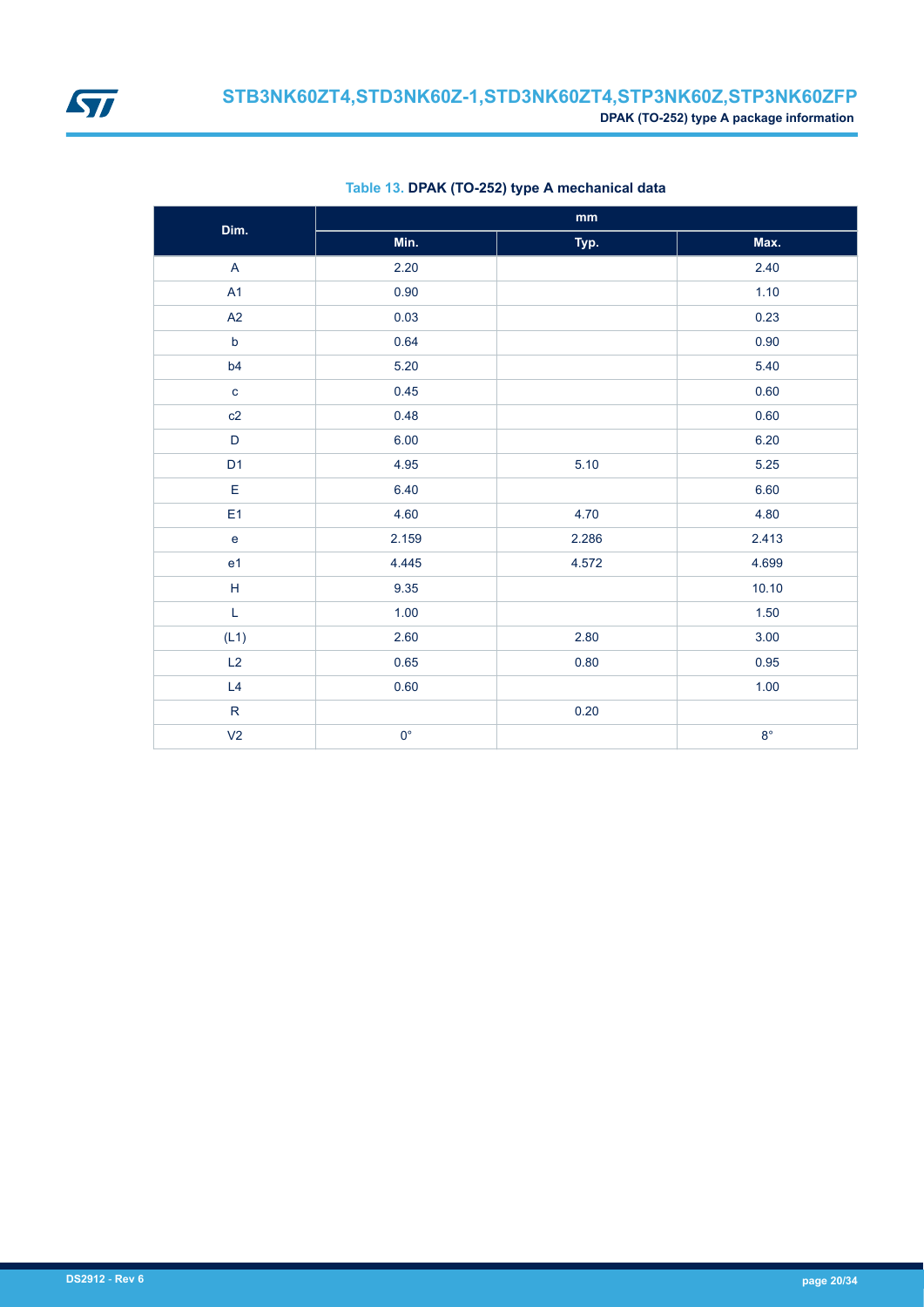

### **4.6 DPAK (TO-252) type C package information**

**Figure 28. DPAK (TO-252) type C package outline**











0068772\_C\_25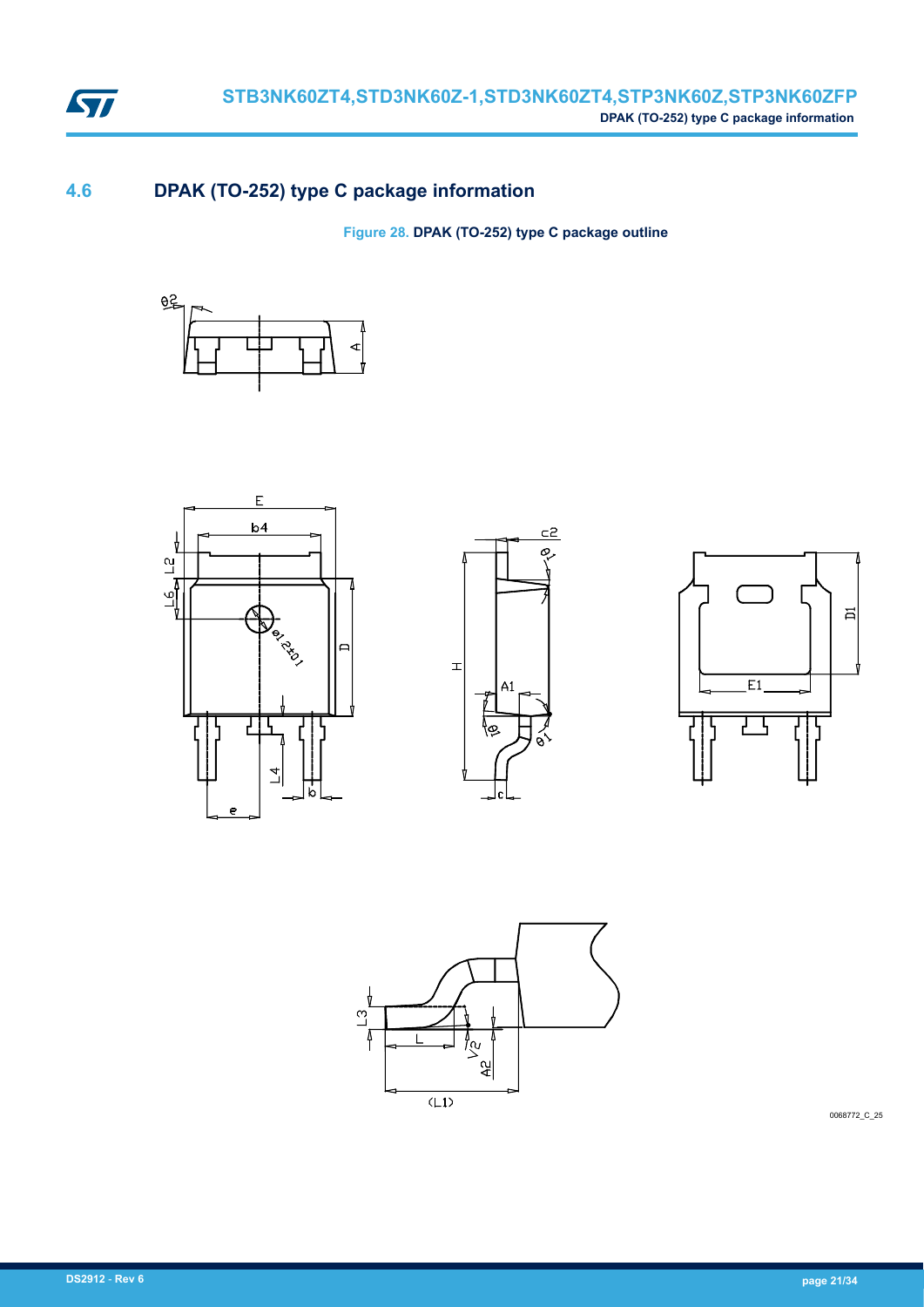<span id="page-21-0"></span>

| Dim.                                           |             | $\mathop{\text{mm}}\nolimits$ |             |  |
|------------------------------------------------|-------------|-------------------------------|-------------|--|
|                                                | Min.        | Typ.                          | Max.        |  |
| $\overline{A}$                                 | 2.20        | 2.30                          | 2.38        |  |
| A1                                             | 0.90        | 1.01                          | 1.10        |  |
| A2                                             | 0.00        |                               | 0.10        |  |
| $\mathsf b$                                    | 0.72        |                               | 0.85        |  |
| b4                                             | 5.13        | 5.33                          | 5.46        |  |
| $\mathbf{C}$                                   | 0.47        |                               | 0.60        |  |
| c2                                             | 0.47        |                               | 0.60        |  |
| $\mathsf D$                                    | 6.00        | 6.10                          | 6.20        |  |
| D <sub>1</sub>                                 | 5.25        |                               |             |  |
| E                                              | 6.50        | 6.60                          | 6.70        |  |
| E <sub>1</sub>                                 | 4.70        |                               |             |  |
| $\mathsf{e}% _{0}\left( \mathsf{e}_{0}\right)$ | 2.186       | 2.286                         | 2.386       |  |
| $\mathsf H$                                    | 9.80        | 10.10                         | 10.40       |  |
| $\mathsf L$                                    | 1.40        | 1.50                          | 1.70        |  |
| L1                                             |             | 2.90 REF                      |             |  |
| L2                                             | 0.90        |                               | $1.25$      |  |
| L <sub>3</sub>                                 |             | 0.51 BSC                      |             |  |
| L4                                             | 0.60        | 0.80                          | 1.00        |  |
| L <sub>6</sub>                                 |             | 1.80 BSC                      |             |  |
| $\theta$ 1                                     | $5^{\circ}$ | $7^\circ$                     | $9^{\circ}$ |  |
| $\theta$ 2                                     | $5^{\circ}$ | $7^{\circ}$                   | $9^{\circ}$ |  |
| V <sub>2</sub>                                 | $0^{\circ}$ |                               | $8^{\circ}$ |  |

#### **Table 14. DPAK (TO-252) type C mechanical data**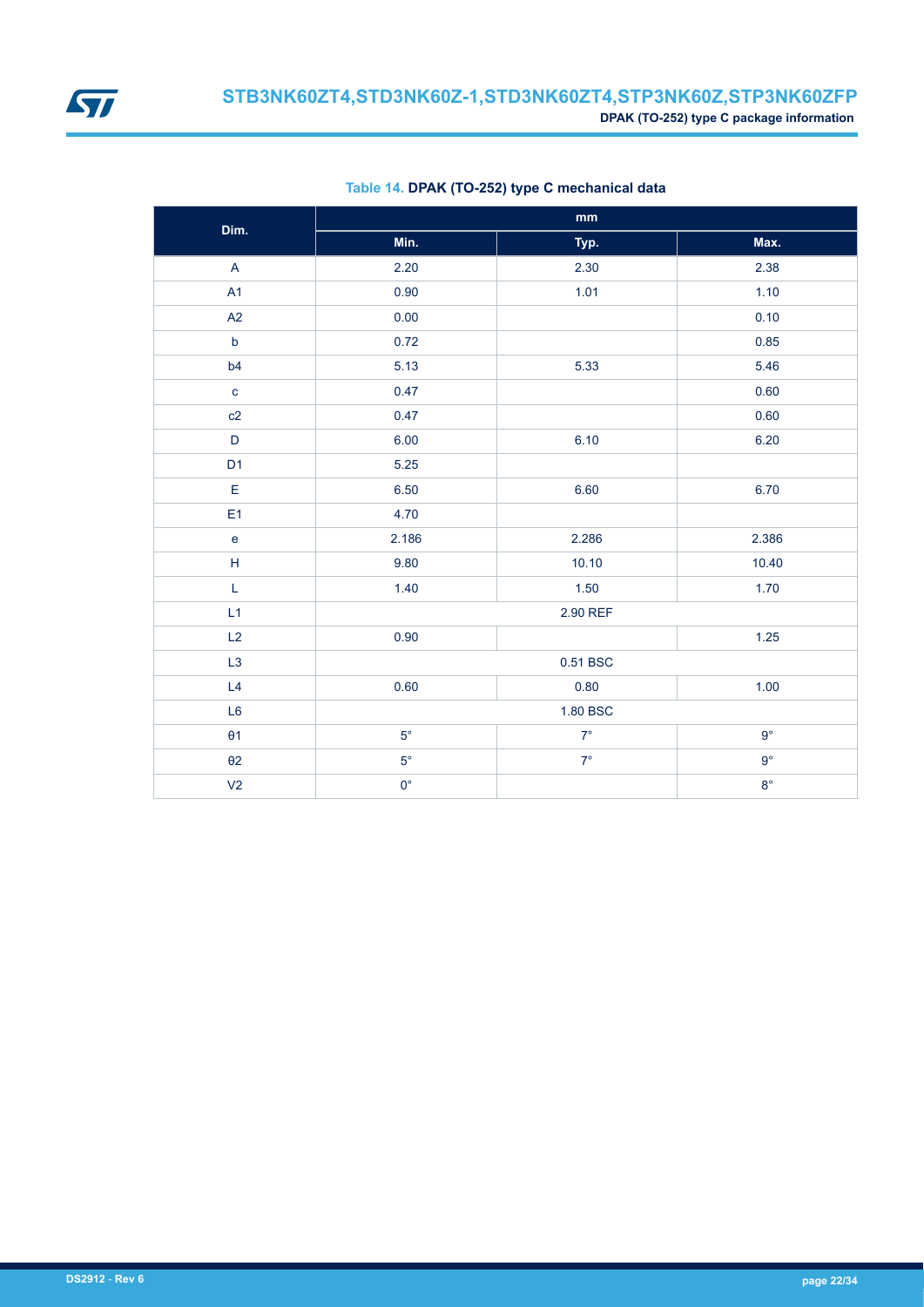

### **4.7 DPAK (TO-252) type E package information**

**Figure 29. DPAK (TO-252) type E package outline**



0068772\_type-E\_rev.25

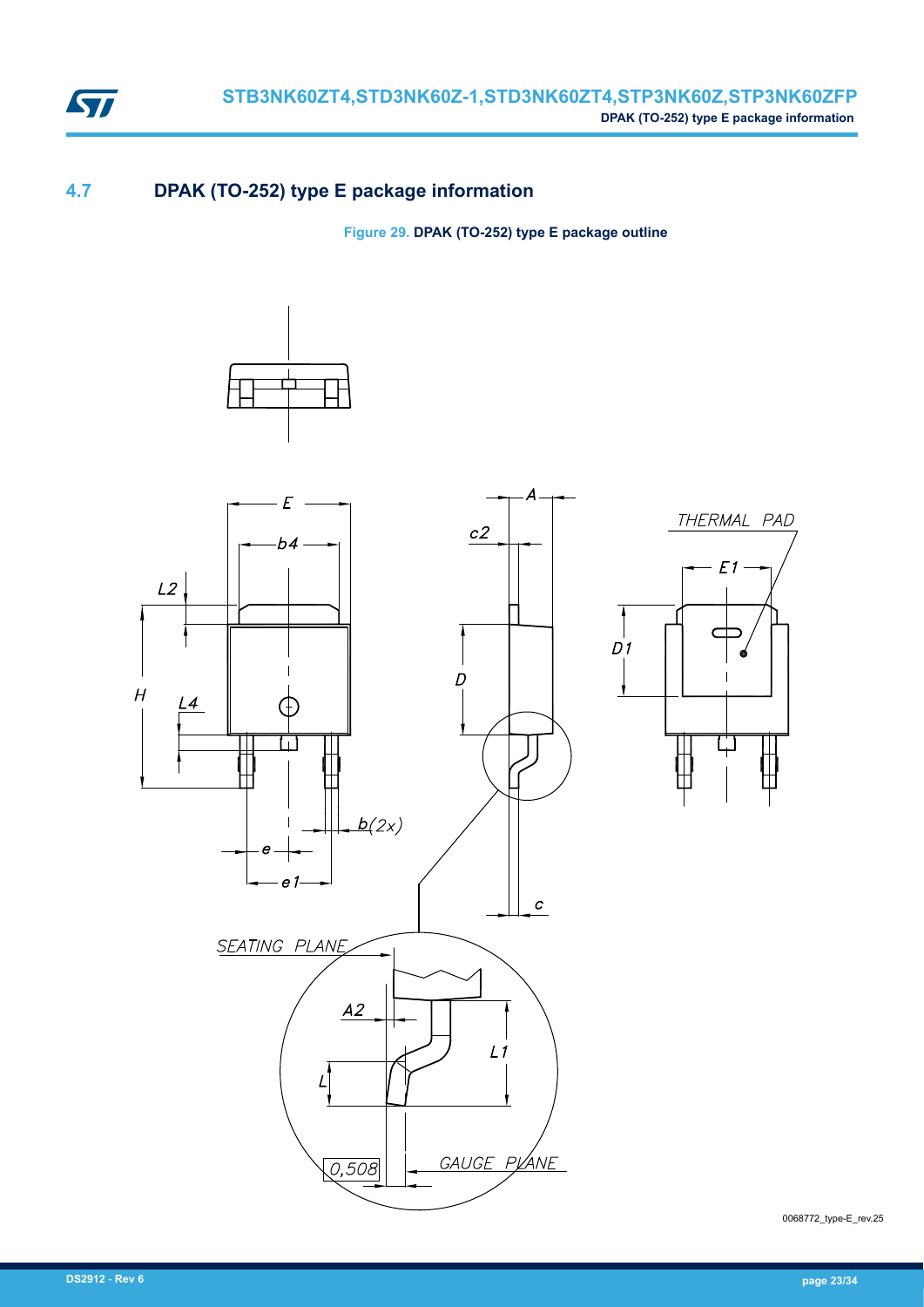<span id="page-23-0"></span>

| Dim.                                       |      | $\mathop{\bf mm}\nolimits$ |       |
|--------------------------------------------|------|----------------------------|-------|
|                                            | Min. | Typ.                       | Max.  |
| $\mathsf{A}$                               | 2.18 |                            | 2.39  |
| A2                                         |      |                            | 0.13  |
| $\mathsf b$                                | 0.65 |                            | 0.884 |
| b4                                         | 4.95 |                            | 5.46  |
| $\mathbf{c}$                               | 0.46 |                            | 0.61  |
| c2                                         | 0.46 |                            | 0.60  |
| $\mathsf D$                                | 5.97 |                            | 6.22  |
| D <sub>1</sub>                             | 5.21 |                            |       |
| E                                          | 6.35 |                            | 6.73  |
| E <sub>1</sub>                             | 4.32 |                            |       |
| $\mathsf{e}% _{0}\left( \mathsf{e}\right)$ |      | 2.286                      |       |
| e <sub>1</sub>                             |      | 4.572                      |       |
| $\boldsymbol{\mathsf{H}}$                  | 9.94 |                            | 10.34 |
| L                                          | 1.50 |                            | 1.78  |
| L1                                         |      | 2.74                       |       |
| L2                                         | 0.89 |                            | 1.27  |
| L4                                         |      |                            | 1.02  |

#### **Table 15. DPAK (TO-252) type E mechanical data**

**Figure 30. DPAK (TO-252) recommended footprint (dimensions are in mm)**



FP\_0068772\_25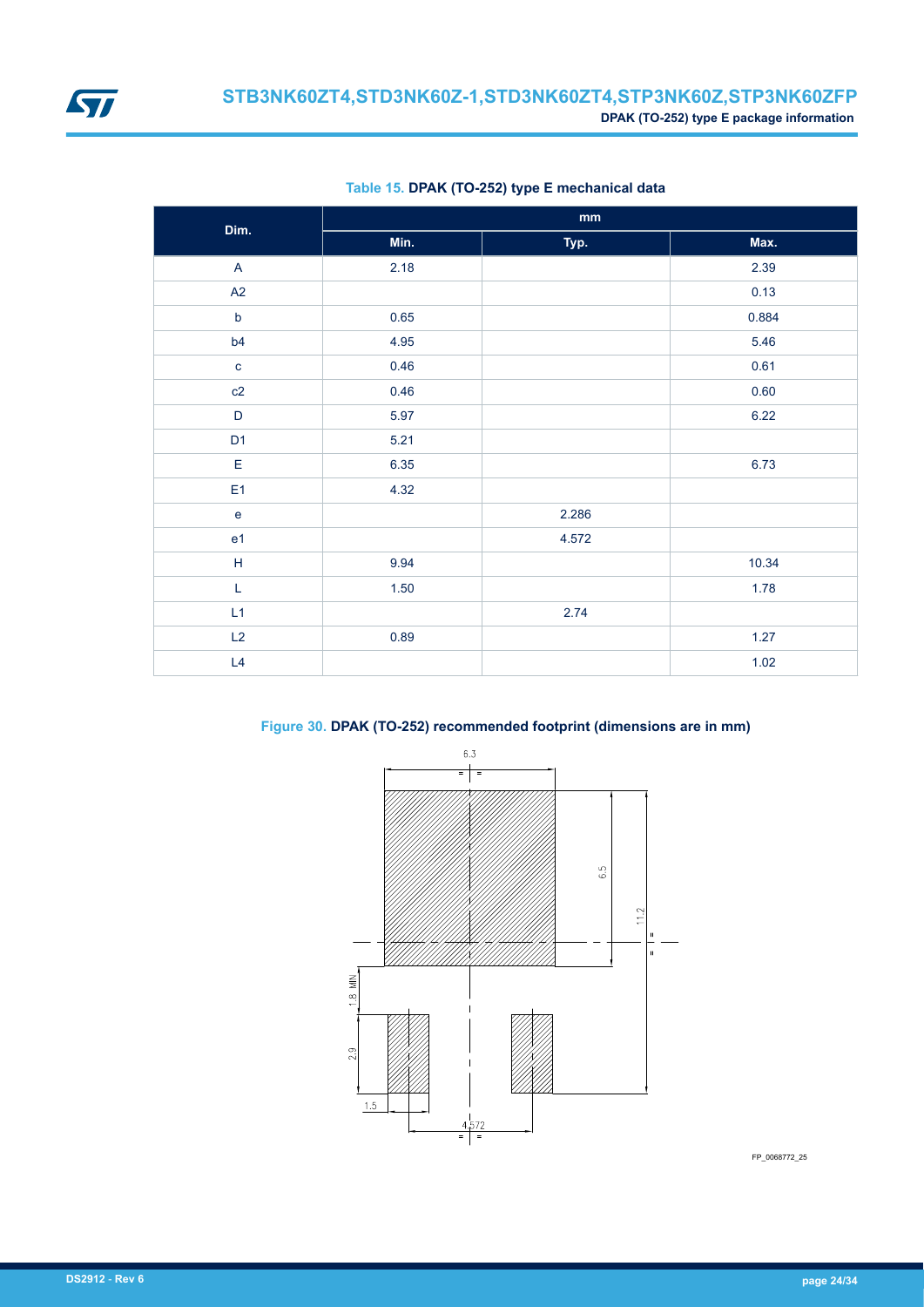

## **4.8 DPAK (TO-252) packing information**

#### **Figure 31. DPAK (TO-252) tape outline**





AM08852v1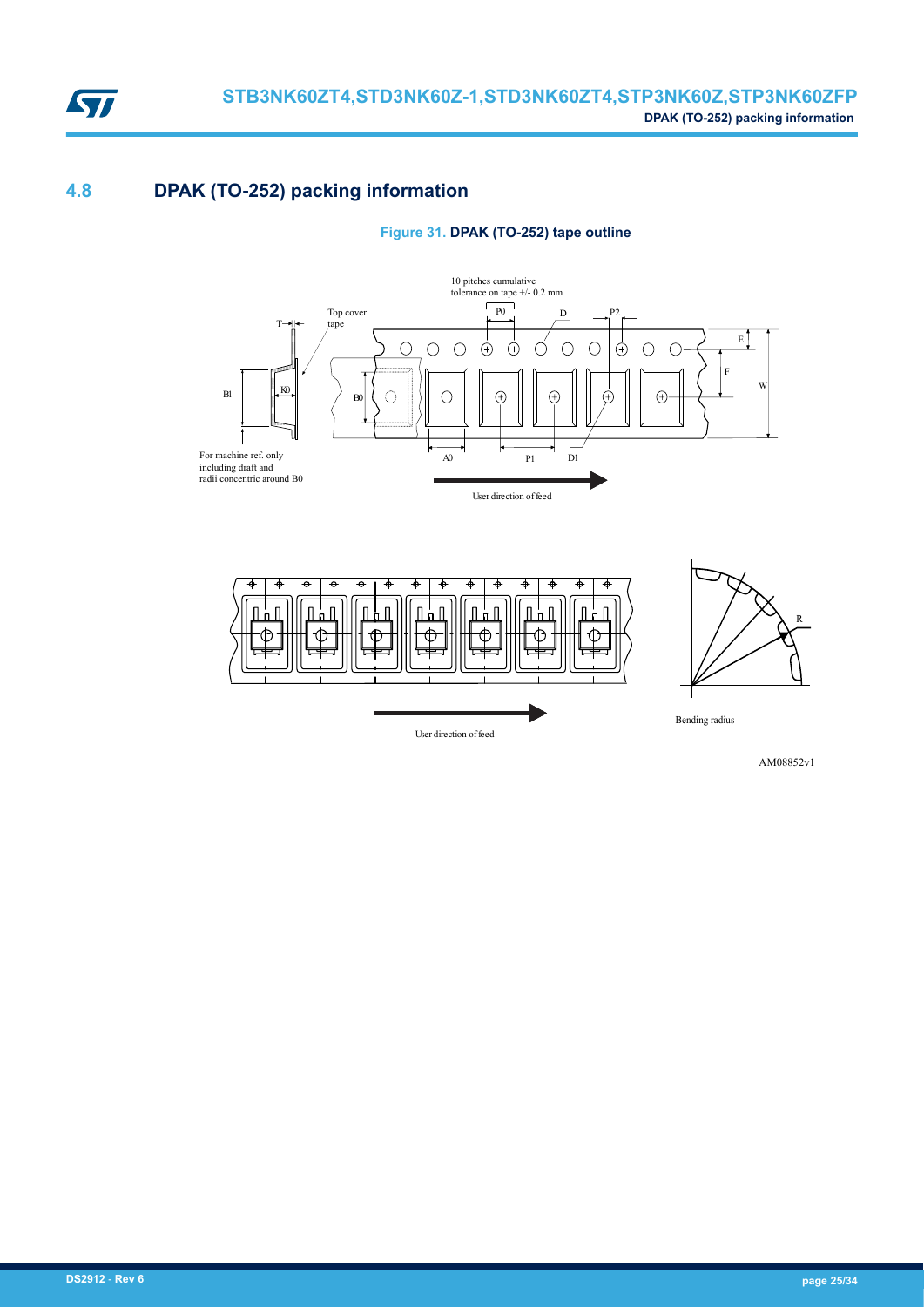

<span id="page-25-0"></span>

AM06038v1

#### **Table 16. DPAK (TO-252) tape and reel mechanical data**

| <b>Tape</b>    |         |                | Reel                      |       |      |  |
|----------------|---------|----------------|---------------------------|-------|------|--|
| Dim.           |         | mm             | Dim.                      |       | mm   |  |
|                | Min.    | Max.           |                           | Min.  | Max. |  |
| $\mathsf{A}0$  | $6.8\,$ | $\overline{7}$ | $\boldsymbol{\mathsf{A}}$ |       | 330  |  |
| <b>B0</b>      | 10.4    | 10.6           | $\sf B$                   | $1.5$ |      |  |
| <b>B1</b>      |         | 12.1           | $\mathsf C$               | 12.8  | 13.2 |  |
| D              | 1.5     | 1.6            | $\mathsf D$               | 20.2  |      |  |
| D <sub>1</sub> | 1.5     |                | ${\mathsf G}$             | 16.4  | 18.4 |  |
| $\mathsf E$    | 1.65    | 1.85           | ${\sf N}$                 | 50    |      |  |
| $\mathsf F$    | 7.4     | $7.6\,$        | $\top$                    |       | 22.4 |  |
| K <sub>0</sub> | 2.55    | 2.75           |                           |       |      |  |
| P <sub>0</sub> | 3.9     | 4.1            | Base qty.                 |       | 2500 |  |
| P <sub>1</sub> | 7.9     | 8.1            | Bulk qty.                 |       | 2500 |  |
| P <sub>2</sub> | 1.9     | 2.1            |                           |       |      |  |
| ${\sf R}$      | 40      |                |                           |       |      |  |
| $\top$         | 0.25    | 0.35           |                           |       |      |  |
| W              | 15.7    | 16.3           |                           |       |      |  |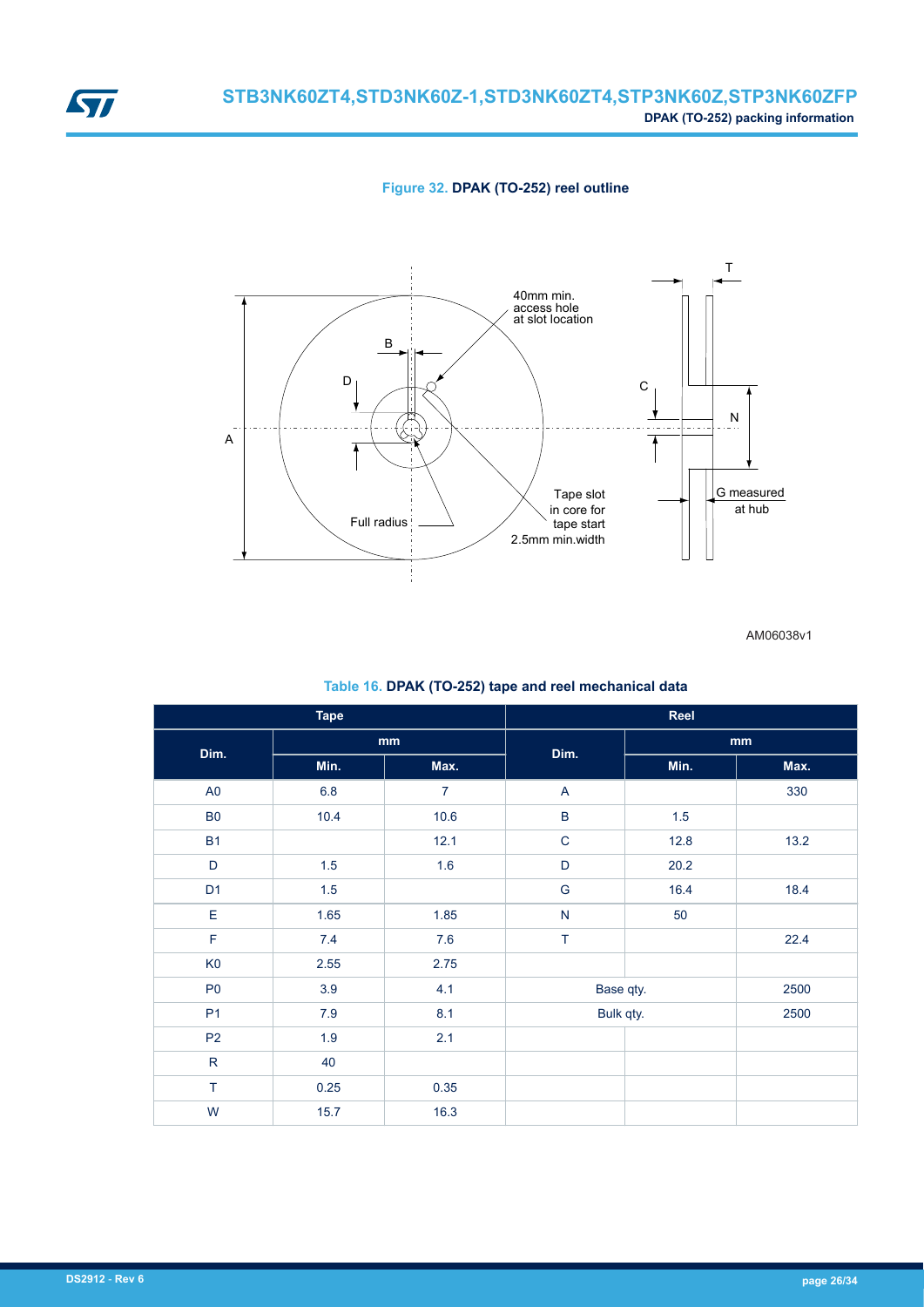

## **4.9 TO-220 type A package information**

**Figure 33. TO-220 type A package outline**





0015988\_typeA\_Rev\_21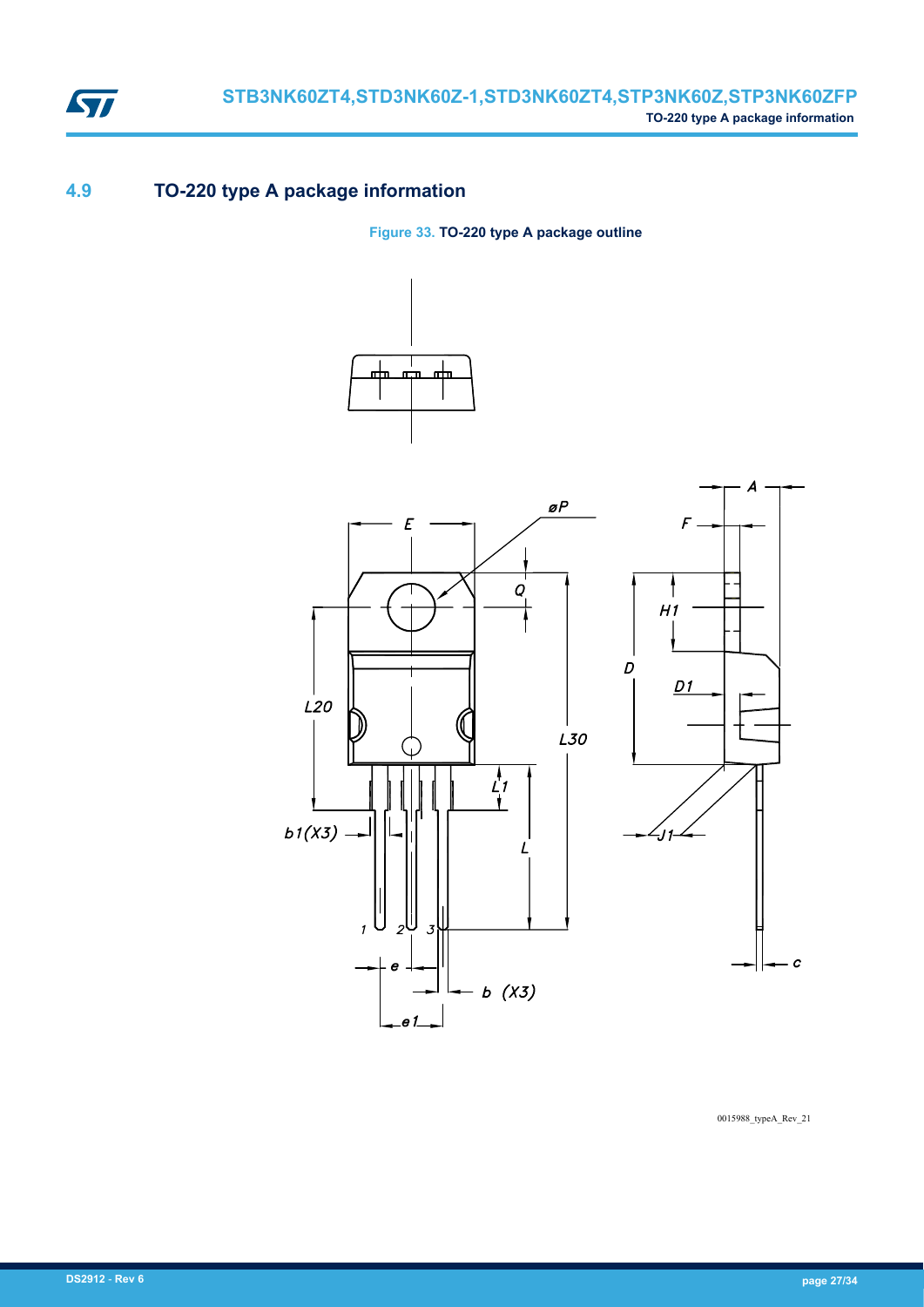<span id="page-27-0"></span>

| Dim.           |       | mm    |       |
|----------------|-------|-------|-------|
|                | Min.  | Typ.  | Max.  |
| $\mathsf{A}$   | 4.40  |       | 4.60  |
| $\mathsf b$    | 0.61  |       | 0.88  |
| b1             | 1.14  |       | 1.55  |
| $\mathbf{C}$   | 0.48  |       | 0.70  |
| D              | 15.25 |       | 15.75 |
| D <sub>1</sub> |       | 1.27  |       |
| E              | 10.00 |       | 10.40 |
| $\mathbf e$    | 2.40  |       | 2.70  |
| e <sub>1</sub> | 4.95  |       | 5.15  |
| $\mathsf F$    | 1.23  |       | 1.32  |
| H1             | 6.20  |       | 6.60  |
| J1             | 2.40  |       | 2.72  |
| $\mathsf L$    | 13.00 |       | 14.00 |
| L1             | 3.50  |       | 3.93  |
| L20            |       | 16.40 |       |
| L30            |       | 28.90 |       |
| øP             | 3.75  |       | 3.85  |
| ${\sf Q}$      | 2.65  |       | 2.95  |

#### **Table 17. TO-220 type A package mechanical data**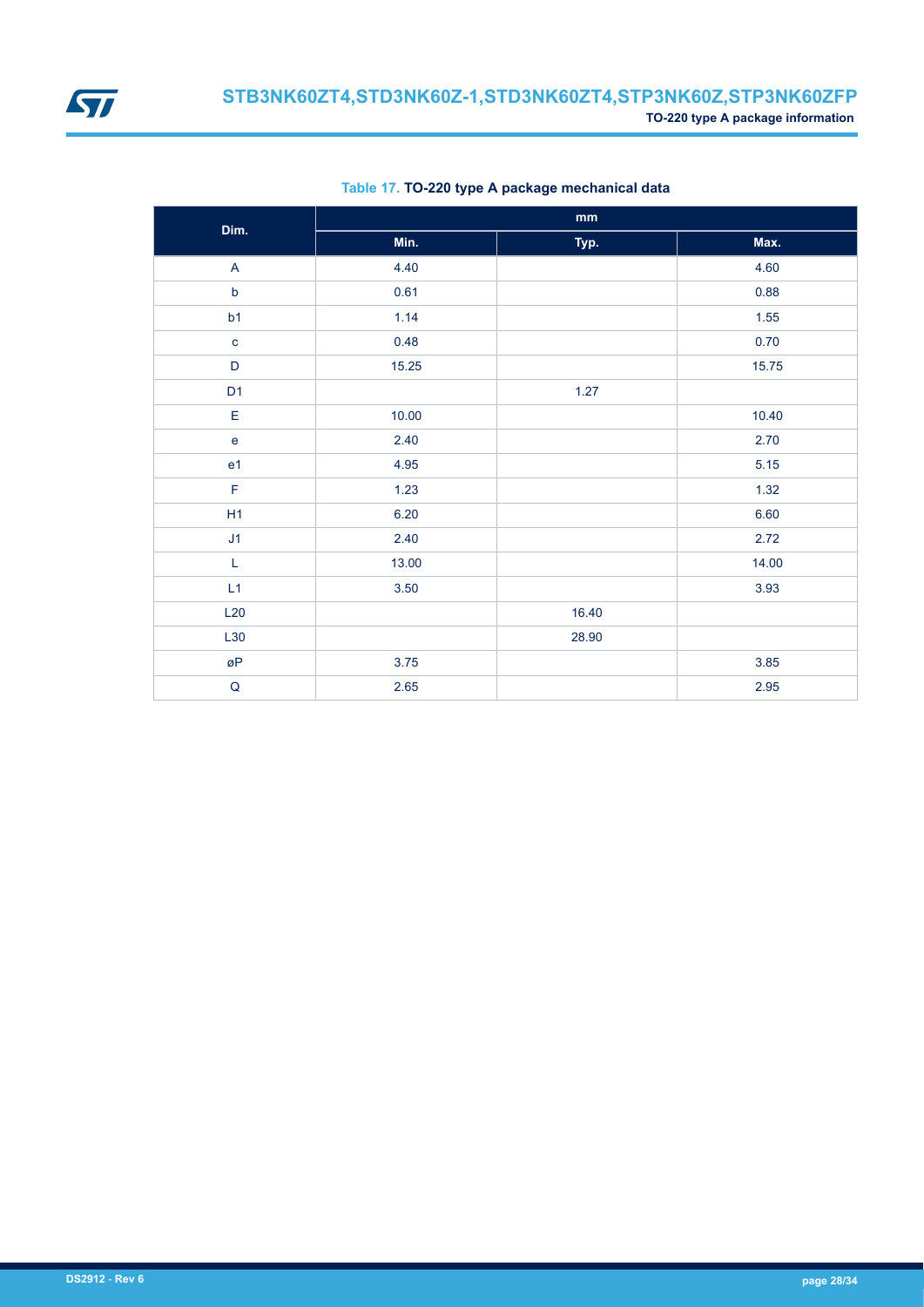

## **4.10 TO-220FP package information**

**Figure 34. TO-220FP package outline**



7012510\_Rev\_12\_B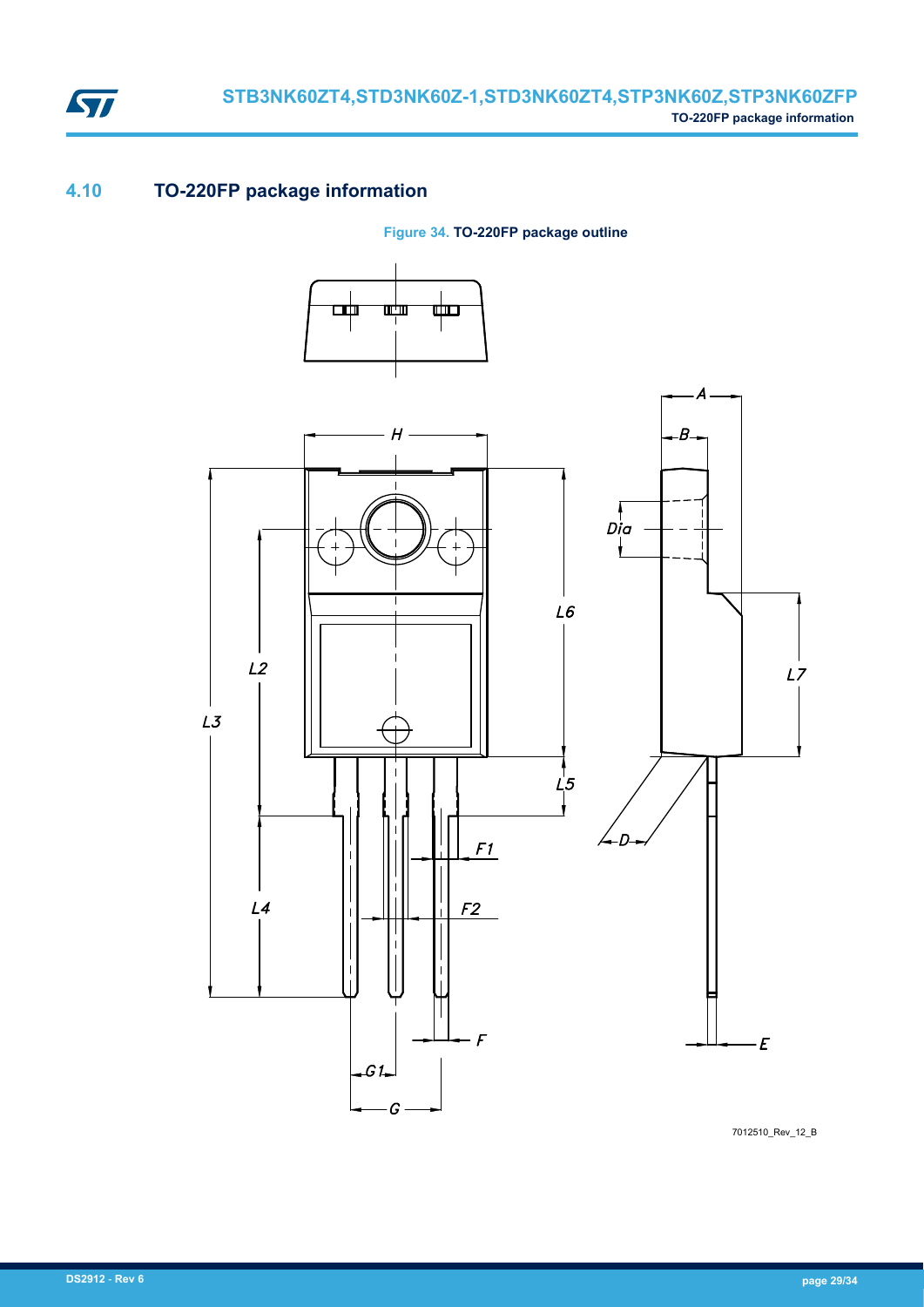

| Dim.                                                        |                  | $\mathbf{mm}$ |              |
|-------------------------------------------------------------|------------------|---------------|--------------|
|                                                             | Min.             | Typ.          | Max.         |
| $\mathsf{A}$                                                | 4.4              |               | 4.6          |
| $\sf B$                                                     | 2.5              |               | 2.7          |
| $\mathsf D$                                                 | 2.5              |               | 2.75         |
| E                                                           | 0.45             |               | 0.7          |
| F                                                           | 0.75             |               | $\mathbf{1}$ |
| F1                                                          | 1.15             |               | 1.70         |
| F2                                                          | 1.15             |               | 1.70         |
| ${\mathsf G}$                                               | 4.95             |               | $5.2\,$      |
| G <sub>1</sub>                                              | 2.4              |               | 2.7          |
| $\mathsf{H}% _{\mathbb{R}}^{1}\left( \mathbb{R}^{2}\right)$ | $10$             |               | 10.4         |
| L2                                                          |                  | 16            |              |
| L <sub>3</sub>                                              | 28.6             |               | $30.6\,$     |
| L4                                                          | 9.8              |               | 10.6         |
| L5                                                          | 2.9              |               | 3.6          |
| L6                                                          | 15.9             |               | 16.4         |
| L7                                                          | $\boldsymbol{9}$ |               | 9.3          |
| Dia                                                         | $\overline{3}$   |               | $3.2\,$      |

#### **Table 18. TO-220FP package mechanical data**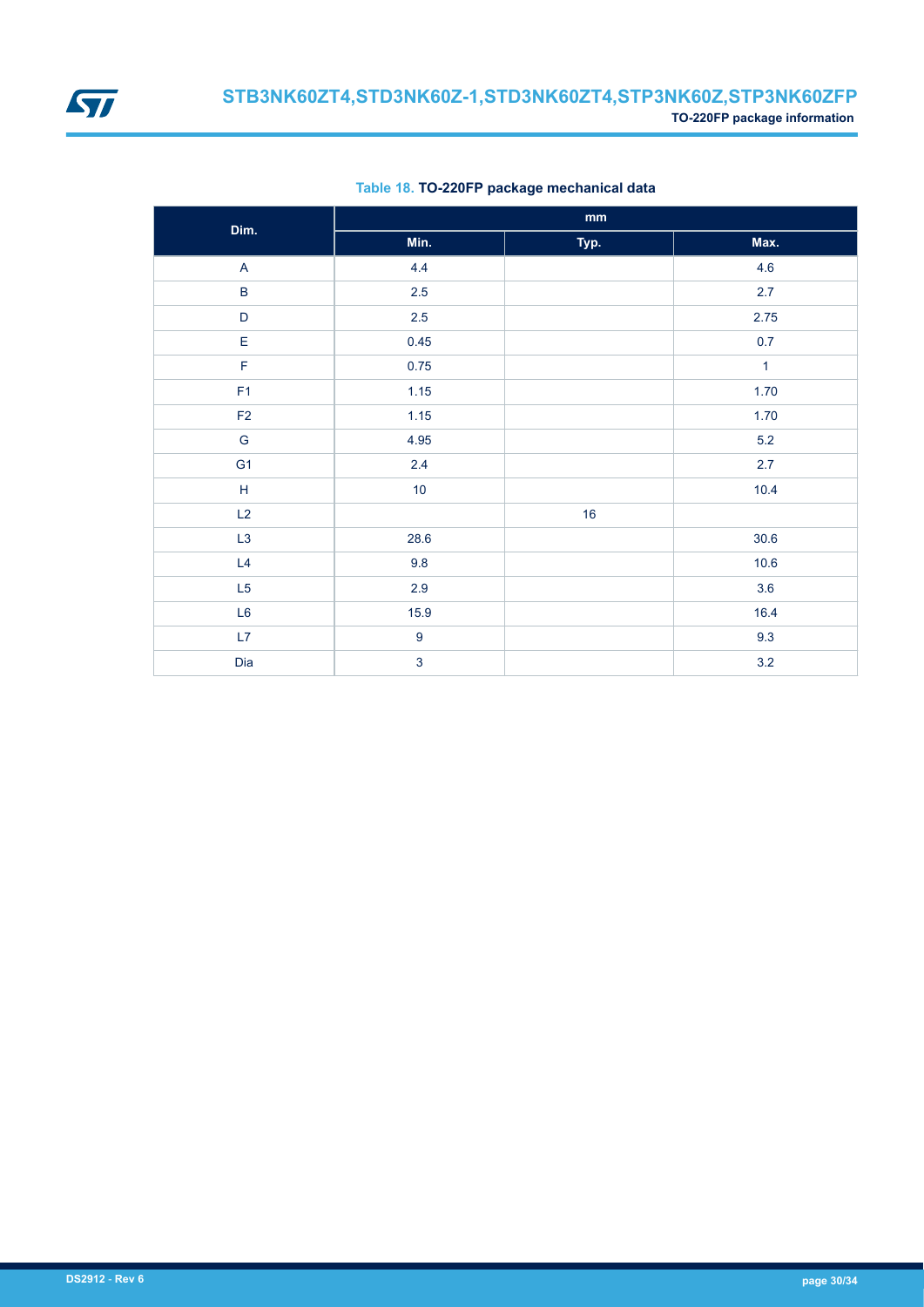<span id="page-30-0"></span>

# **5 Ordering information**

| Order code  | <b>Marking</b> | Package         | Packing       |
|-------------|----------------|-----------------|---------------|
| STB3NK60ZT4 | B3NK60Z        | $D^2PAK$        | Tape and reel |
| STD3NK60Z-1 | D3NK60Z        | <b>IPAK</b>     | Tube          |
| STD3NK60ZT4 |                | <b>DPAK</b>     | Tape and reel |
| STP3NK60Z   | P3NK60Z        | TO-220          | Tube          |
| STP3NK60ZFP | P3NK60ZFP      | <b>TO-220FP</b> | Tube          |

#### **Table 19. Order codes**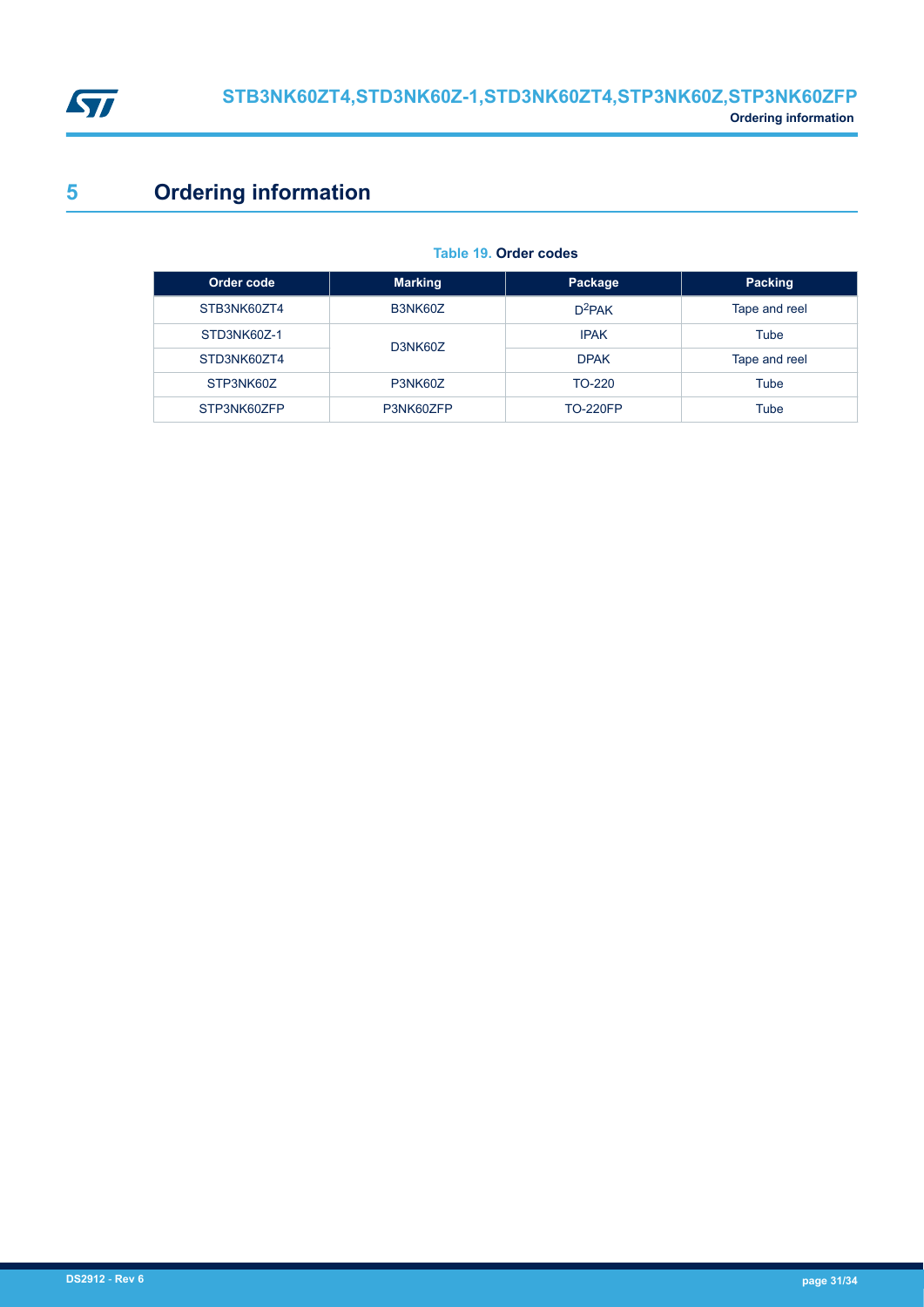<span id="page-31-0"></span>

## **Revision history**

#### **Table 20. Document revision history**

| <b>Date</b> | <b>Version</b> | <b>Changes</b>                                                                                                                          |
|-------------|----------------|-----------------------------------------------------------------------------------------------------------------------------------------|
| 07-Jul-2003 | 5              | Updated document.                                                                                                                       |
| 20-Aug-2018 | 6              | Updated Section 1 Electrical ratings, Section 2 Electrical characteristics and Section<br>4 Package information.<br>Minor text changes. |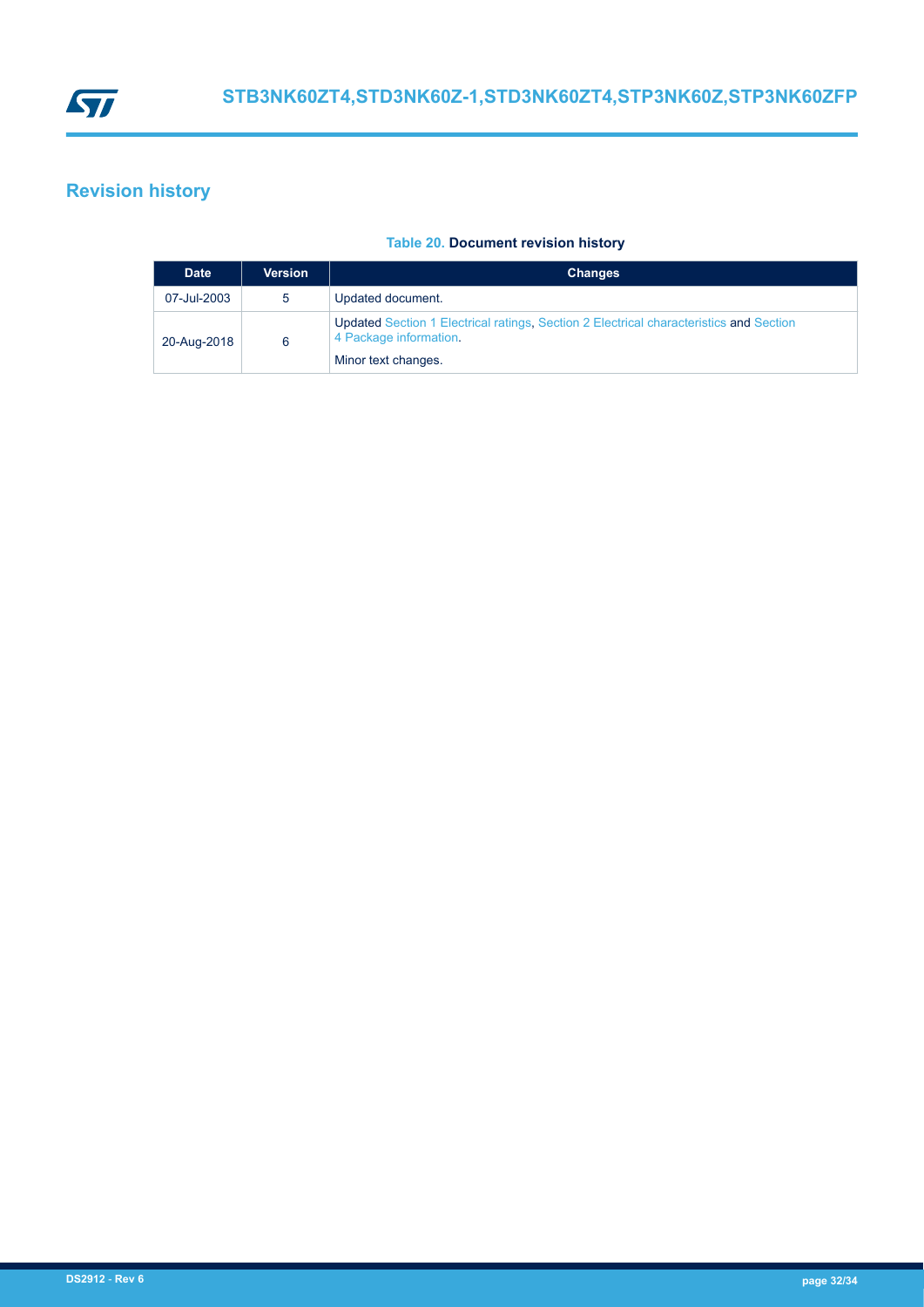

## **Contents**

| 1                       |      |  |  |  |
|-------------------------|------|--|--|--|
| $\mathbf{2}$            |      |  |  |  |
|                         | 2.1  |  |  |  |
| $\mathbf{3}$            |      |  |  |  |
| $\overline{\mathbf{4}}$ |      |  |  |  |
|                         | 4.1  |  |  |  |
|                         | 4.2  |  |  |  |
|                         | 4.3  |  |  |  |
|                         | 4.4  |  |  |  |
|                         | 4.5  |  |  |  |
|                         | 4.6  |  |  |  |
|                         | 4.7  |  |  |  |
|                         | 4.8  |  |  |  |
|                         | 4.9  |  |  |  |
|                         | 4.10 |  |  |  |
| 5                       |      |  |  |  |
|                         |      |  |  |  |